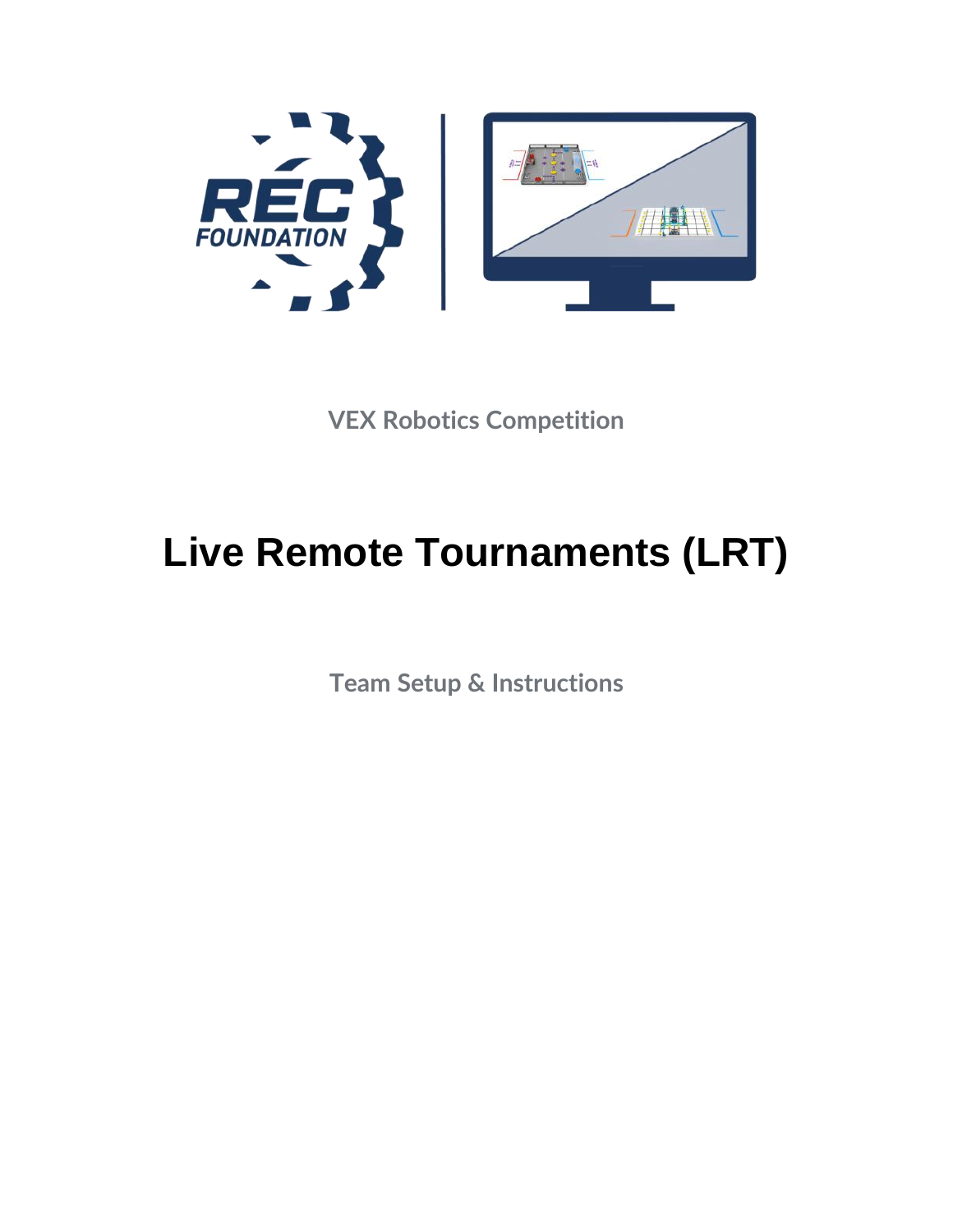# **Table of Contents**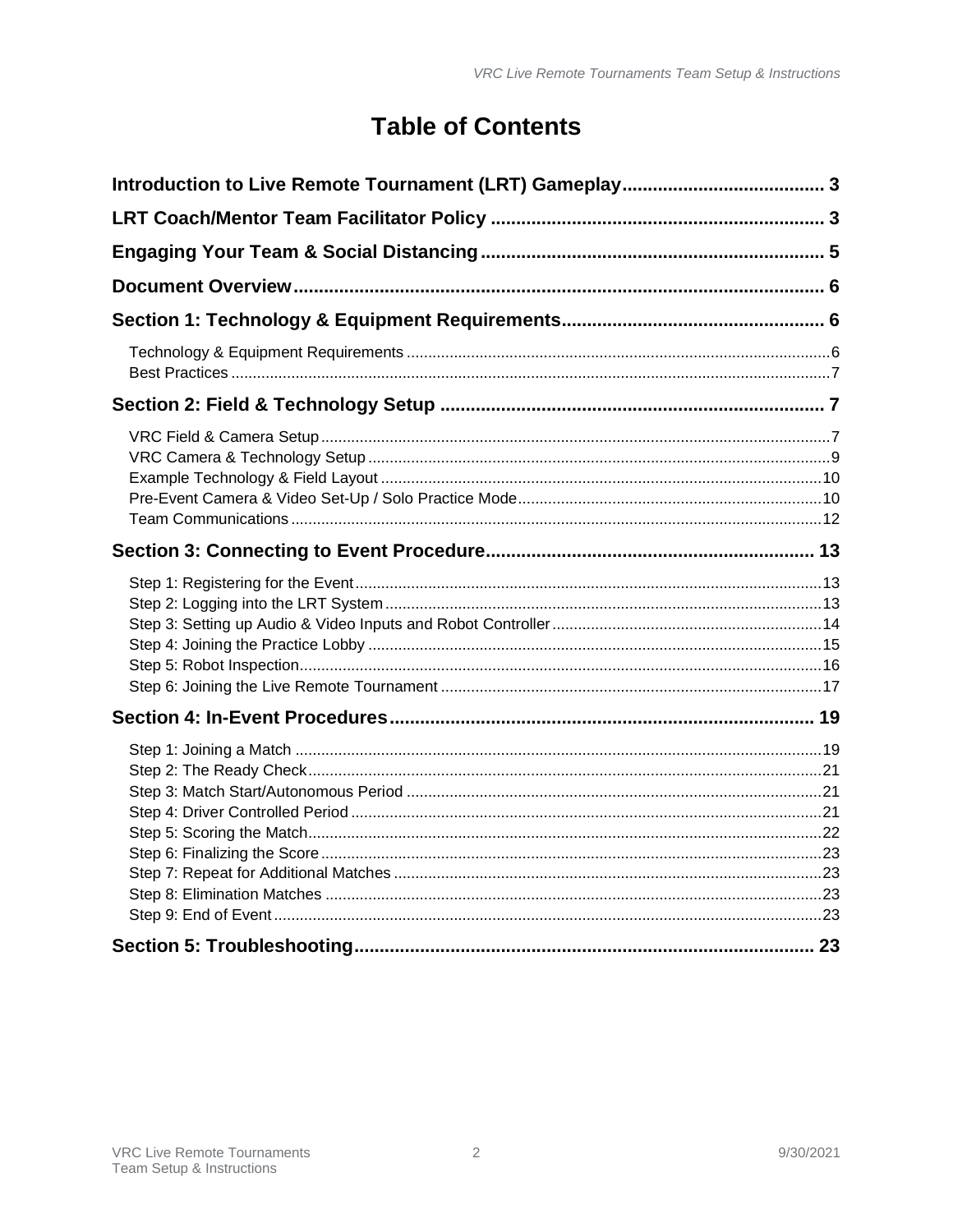# <span id="page-2-0"></span>**Introduction to Live Remote Tournament (LRT) Gameplay**

Live Remote Tournament (LRT) gameplay is an alternate format developed by the REC Foundation. LRT gameplay allows teams to compete remotely in live interactive competitions using a web-based portal through RobotEvents.com. The purpose of this document is to outline the technical requirements, equipment set up, and event instructions for registered VRC teams to compete in Live Remote Tournaments.

Previously, traditional VEX Robotics Competition events have been held "in-person" in a single location such as a school, gymnasium, community center, or a myriad of other public venues. By utilizing the RobotEvents.com Live Remote Tournament system, Teams can choose to attend events entirely remotely. This enables teams to compete within their region and beyond without the expenses of travel.

Teams participating in Live Remote Tournaments must be proactive and detail oriented in preparing for and participating in these events. Many aspects of the competition that might have been handled by volunteers at in-person events, including proper field setup and reset, and ensuring teams are on the field for their upcoming match are responsibilities that now fall to team members and their designated adult team Facilitator, the coach, or other responsible adult who will be supervising students during the event. Failure to follow proper procedures may result in substantial delays to the event and/or an inability of a team to participate in the event.

In a Live Remote Tournament, a VEX Robotics Competition is played by two Alliances – one "red" and one "blue" – each comprised of a single team. Each Team competes on a separate field (i.e., there are two Robots, two Teams, and two fields involved in each Match).

For the full game rules, please consult the current version of the [VRC Game Manual](https://content.vexrobotics.com/docs/vrc-change-up/Game-Manual-12012020.pdf) including the section on Live Remote Tournament Rules.

All student and adult participants must abide by the [REC Foundation Student Centered Policy](https://www.roboticseducation.org/documents/2019/08/student-centered-policy-rec-foundation.pdf/) as noted in rule **<G2>**, and the [REC Foundation Code of Conduct](https://www.roboticseducation.org/documents/2019/08/recf-code-of-conduct.pdf/) as noted in rule **<G1>** of the [Game Manual.](https://content.vexrobotics.com/docs/vrc-change-up/Game-Manual-12012020.pdf)

General information for Team Advisors is found in the [Team Guide.](https://www.roboticseducation.org/documents/2020/07/recf-team-guide.pdf/) Additional resources for Teams are available at [RoboticsEducation.org](https://www.roboticseducation.org/resources_library/event-partner-guide/) or by contacting your [Team](https://www.robotevents.com/support)  [EngagementManager.](https://www.robotevents.com/support)

# <span id="page-2-1"></span>**LRT Coach/Mentor Team Facilitator Policy**

The REC Foundation provides several remote competition options for teams. By registering and participating in remote competitions, your team is required to perform additional tasks and engage in a heightened level of event preparation. This section outlines the roles and responsibilities for the coach or mentor who registers their team for a Live Remote Tournament.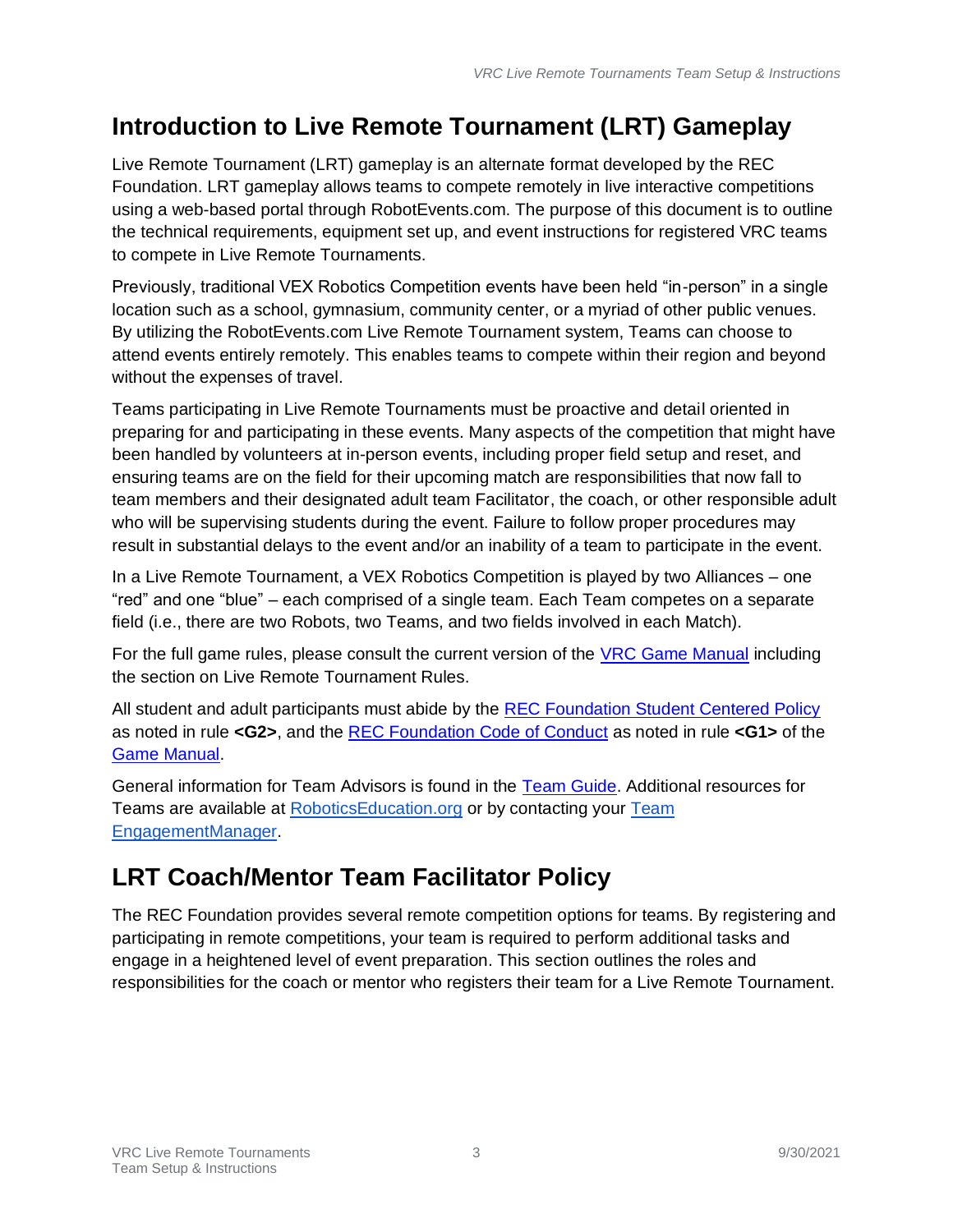While remote competitions provide an opportunity for student-centered engagement, many of the challenges with remote competitions result from teams being unprepared (e.g., failing to properly set up their fields or equipment, not reading the Game Rules or other documentation related to Live Remote Tournaments). As a robotics community, we want every participant to have a positive competition experience, which is why we are providing this guidance to coaches and mentors who participate in Live Remote Tournaments.

All teams registered for a Live Remote Tournament will need to appoint a team Facilitator to ensure the integrity of the event. At a minimum, the Facilitator will:

- Be an adult of 18 years or older and not enrolled in high school. The Facilitator can be the Coach, the Primary Contact, or an adult Mentor.
- Provide their full name at the start of the event to the Event Partner.
- The Facilitator will also provide the Event Partner with a day of contact phone number prior to the event.
- Read and be familiar with the current game and the Live Remote Tournament rules as listed in the [VRC Game Manual.](https://content.vexrobotics.com/docs/vrc-change-up/Game-Manual-12012020.pdf)
- Read all REC Foundation documentation and understand the requirements for teams participating in Live Remote Tournaments, including the [LRT Team Instructions](https://www.roboticseducation.org/documents/2021/01/vrc-lrt-team-set-up-and-instructions.pdf) and the [LRT Field & Technology](https://www.roboticseducation.org/documents/2021/01/vrc-lrt-field-inspection-checklist.pdf) Inspection Checklist.

The Facilitator must:

- ❏ Review all aspects of the event on RobotEvents.com prior to registering and follow up on all communications from the Event Partner in a timely manner.
- ❏ **Pre-Event Setup**: Read, understand, and follow all items covered in the LRT Team Instructions and the [LRT Field & Technology Inspection Checklist,](https://www.roboticseducation.org/documents/2021/01/vrc-lrt-field-inspection-checklist.pdf) including correct field setup. If you have a question or concern, you need to raise this issue well before the event.
- ❏ **Inspection**: Ensure the team can confirm that the team's robot is ready to pass an official inspection using the VRC Robot [Inspection Form.](https://www.roboticseducation.org/documents/2019/05/vrc-robot-inspection-checklist.pdf/)
- ❏ **Safety**: Ensure that all equipment is safely set up and that all local health and safety rules are being enforced; see [REC Foundation Covid-19 Policy -](https://www.roboticseducation.org/documents/2021/01/rec-foundation-general-covid-19-policy.pdf) Student Safety at [Remote Events](https://www.roboticseducation.org/documents/2021/01/rec-foundation-general-covid-19-policy.pdf) (found in the Documents tab for all event pages on RobotEvents.com).
- ❏ **Match Readiness**: Ensure the team is ready before every match! Actively monitor the match schedule for the team, and ensure the team and field are ready 2 to 3 matches prior to your match; teams must not practice on their field during this time. Additionally:
	- ❏ Field is correctly set up with all game elements correctly placed.
	- ❏ Confirm that the robot placement is as per the Game Manual.
	- ❏ Confirm that the field layout including the [LRT Field & Technology Inspection](https://www.roboticseducation.org/documents/2021/01/vrc-lrt-field-inspection-checklist.pdf)  [Checklist](https://www.roboticseducation.org/documents/2021/01/vrc-lrt-field-inspection-checklist.pdf) has been completed and the team remains in compliance for the duration of the event.
	- ❏ Confirm that the camera is operational and captures the full field correctly aligned with appropriate lighting.
	- ❏ Confirm working audio capability with the event.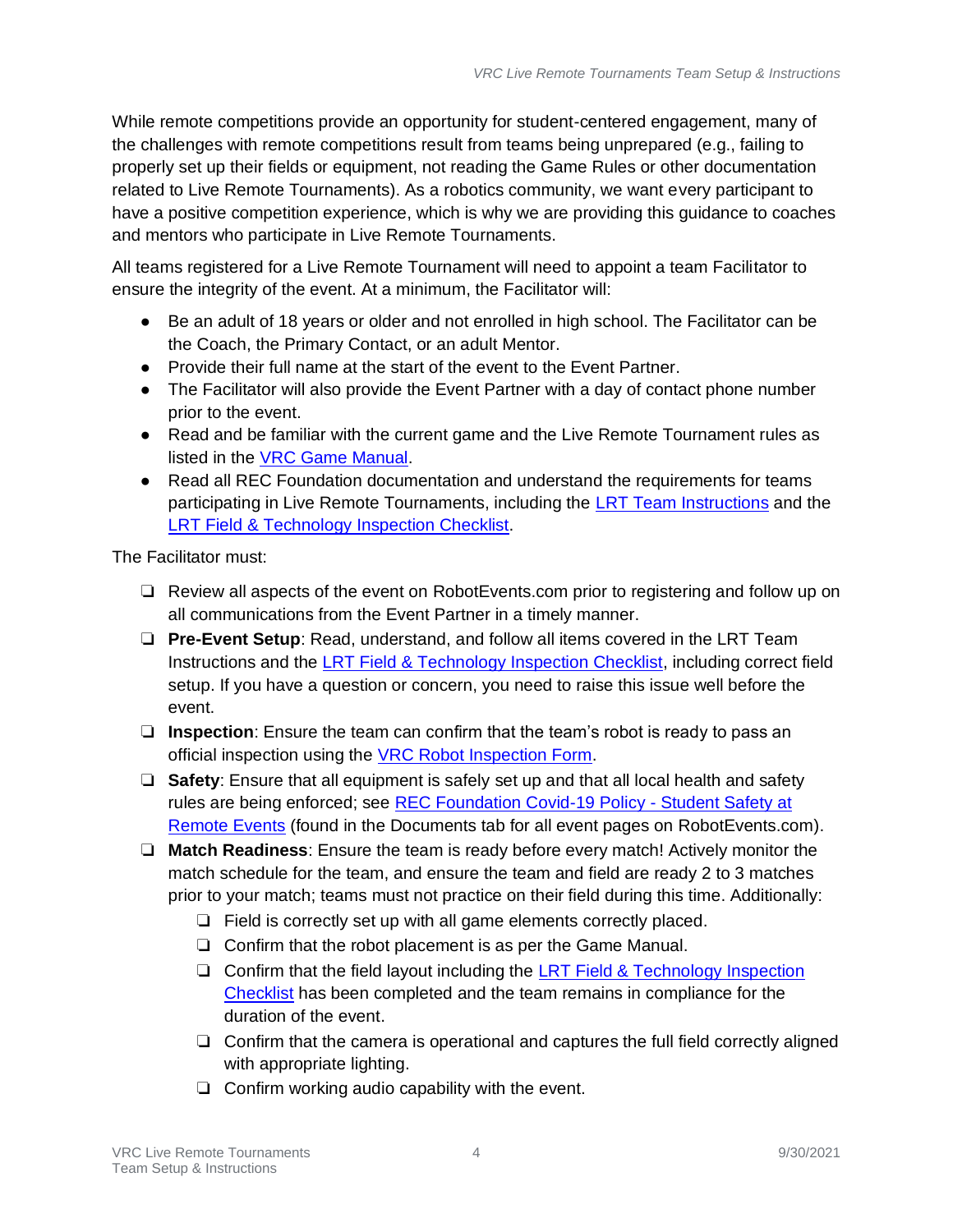- ❏ **Scoring**: Per the Game Manuals, any questions of scoring must be raised by Drive Team members only. The Facilitator will not make a ruling or provide any opinion as to any aspect of the Match. This is the sole responsibility of the Head Referee.
- ❏ **Physical Presence**: The Facilitator must be physically present at all times at the immediate location where the Live Remote Tournament matches are occurring and may not be in another room or nearby at the site.

Every coach or mentor who registers their team for a Live Remote Tournament should meet these responsibilities. The failure to meet any of these requirements may result in a negative experience for your team and other event participants. In some instances this may result in a violation of G1 and the [REC Foundation Code of Conduct.](https://www.roboticseducation.org/documents/2019/08/recf-code-of-conduct.pdf/) The REC Foundation, our Event Partners and all participating teams need and appreciate your commitment and support in achieving a quality competition experience.

# <span id="page-4-0"></span>**Engaging Your Team & Social Distancing**

One of the goals of Live Remote Tournament gameplay is to give teams opportunities to play in exciting cooperative matches while being able to maintain physical isolation from one another. Every LRT event will be automatically live streamed via a YouTube link found on the event's information page on RobotEvents.com. Sharing that link will allow spectators to follow along with the event with a slight delay from the live event. **Teams should only use the LRT system for video and audio in their match, and NOT the delayed livestream.**

Teams will be participating from public venues such as gymnasiums, but also classrooms, homes, garages, libraries, and many other non-traditional event locations. Teams should test their camera setup early and be aware of what is visible in their backgrounds. Many teams may choose to include banners, team signs, or other appropriate decorations around their event space. Teams are encouraged to have fun and show their team spirit!

Please be mindful of any health and safety regulations in your area. The health and safety of all participants should be top priority for every team.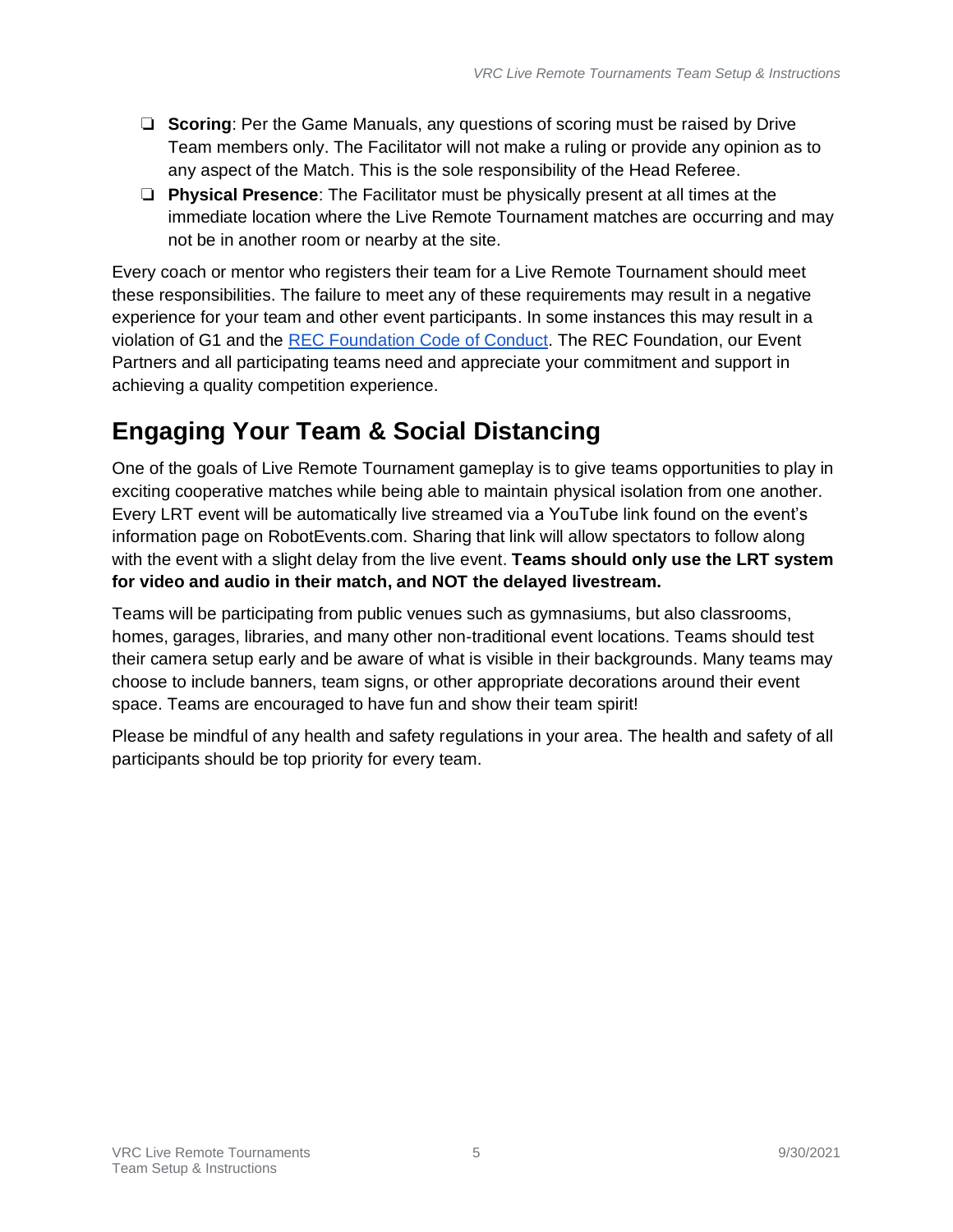## <span id="page-5-0"></span>**Document Overview**

The instructions in this guide are divided into five sections:

#### **[Section 1](#page-5-1)**: **Technology & Equipment Requirements**

This section will explain the technology and equipment requirements needed to participate in a Live Remote Tournament

#### **[Section 2:](#page-6-1) Field and Technology Setup**

This section will explain best practices for setting up your field and equipment. It does not replace the Field & Technology Inspection document, but rather is an annotated guide for meeting those requirements

#### **[Section 3:](#page-12-0) Connecting to an Event Procedures**

This section will show the step-by-step procedures teams will follow to connect to an event.

#### **[Section 4](#page-18-0)**: **In-Event Procedures**

This section will show the step-by-step procedures teams will follow while in the event.

#### **[Section 5](#page-22-5)**: **Troubleshooting**

Please **[click here](https://www.roboticseducation.org/documents/2021/04/lrt-troubleshooting-guide.pdf)** for the LRT Troubleshooting Guide.

## <span id="page-5-1"></span>**Section 1: Technology & Equipment Requirements**

**Note:** All equipment should be set up and dedicated to a single team in the tournament - teams are unable to share equipment with this format. Please refer to the [LRT Field and Technology](https://www.roboticseducation.org/documents/2021/01/vrc-lrt-field-and-technology-inspection-checklist.pdf/) [Inspection](https://www.roboticseducation.org/documents/2021/01/vrc-lrt-field-and-technology-inspection-checklist.pdf/) Checklist.

#### <span id="page-5-2"></span>**Technology & Equipment Requirements**

- Active and paid team registration on RobotEvents.com
- Full competition field and game elements (VRC)
- Internet access
	- o It is recommended teams used a **wired ethernet connection** whenever possible.
- Computer solely dedicated to using the Live Remote Tournament platform on RobotEvents.com by a single team.
	- o Up to date version of Chrome web browser installed with "Experimental Web Platform Features" Enabled
- Connected USB webcam (720p or higher resolution) that can be set up to provide a full view of the field and driver station; a tripod or other device may be needed to hold the camera in place
- V5 Robot with [the most up-to-date](https://www.vexrobotics.com/v5/products/firmware) firmware.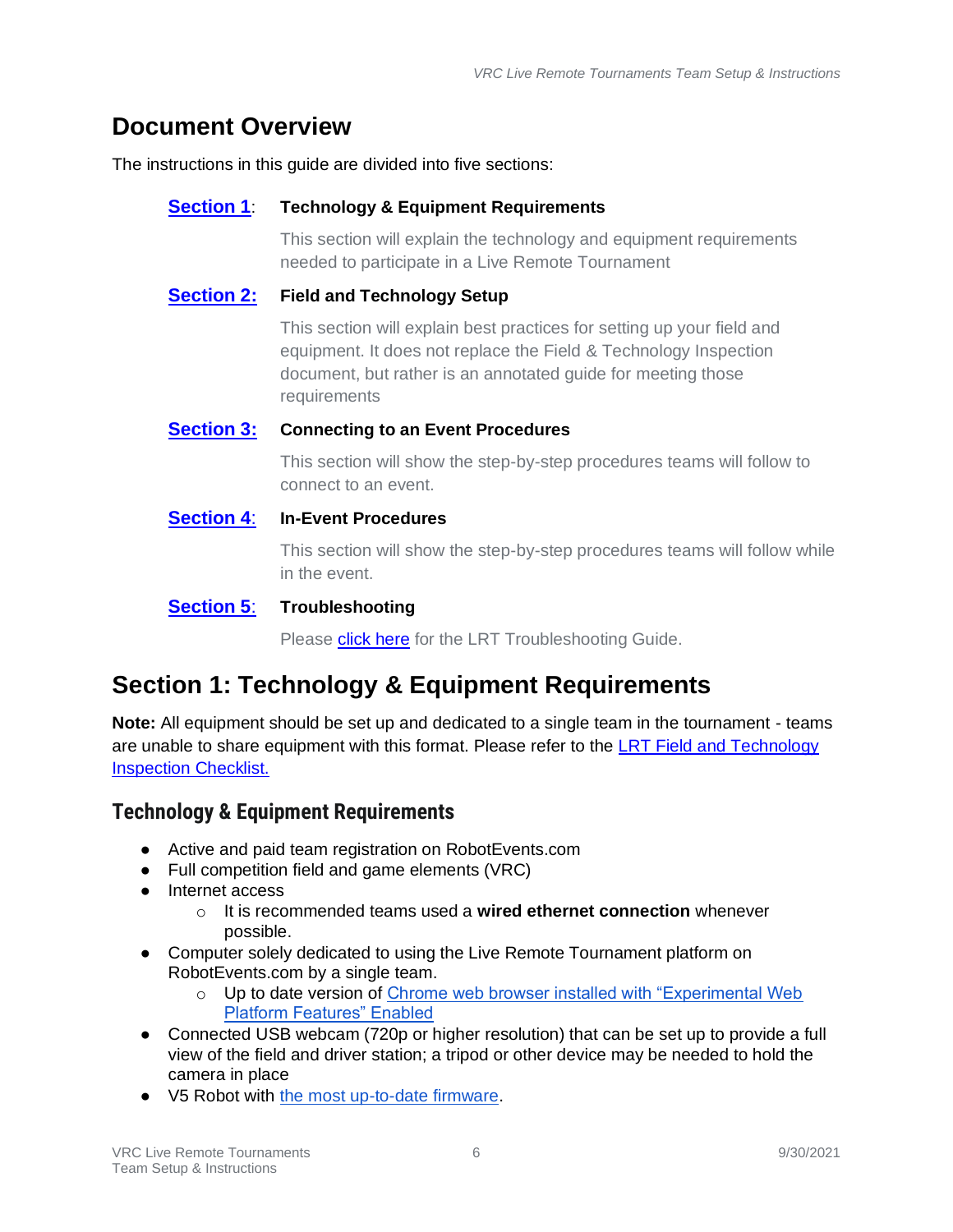- Micro USB to USB cable to connect robot controller to computer
	- $\circ$  Teams may wish to use a long (10-12 foot) cord for more flexibility in computer and camera placement
- An additional monitor or TV screen/projector for viewing alliance partner and opponent fields as well as Event Chat from the driver station.

**Safety Note:** Like an in-person event, Teams must ensure that they can set up their equipment and field safely in accordance with the Game Manual and Safety Rule **<S1>**.

#### <span id="page-6-0"></span>**Best Practices**

To ensure the quality of each LRT event, we currently recommend teams adhere to the following guidelines when logging in at remote.robotevents.com and participating in a LRT.

- Open a new 'Incognito Window' when logging in at remote.robotevents.com
- Teams should not have any additional programs or services running on their laptop, especially alternative video chatting services (i.e: Skype, Discord, Google Meets).
- Teams should be aware of the lighting in the room they plan to participate from. Poor field lighting can hinder event volunteers in remote scoring fields.

## <span id="page-6-1"></span>**Section 2: Field & Technology Setup**



#### <span id="page-6-2"></span>**VRC Field & Camera Setup**

*This view shows the general area and orientation of a team's camera for an LRT. Notice that the red alliance starts on the left side of the camera shot, and the blue alliance starts on the right side of the camera shot.*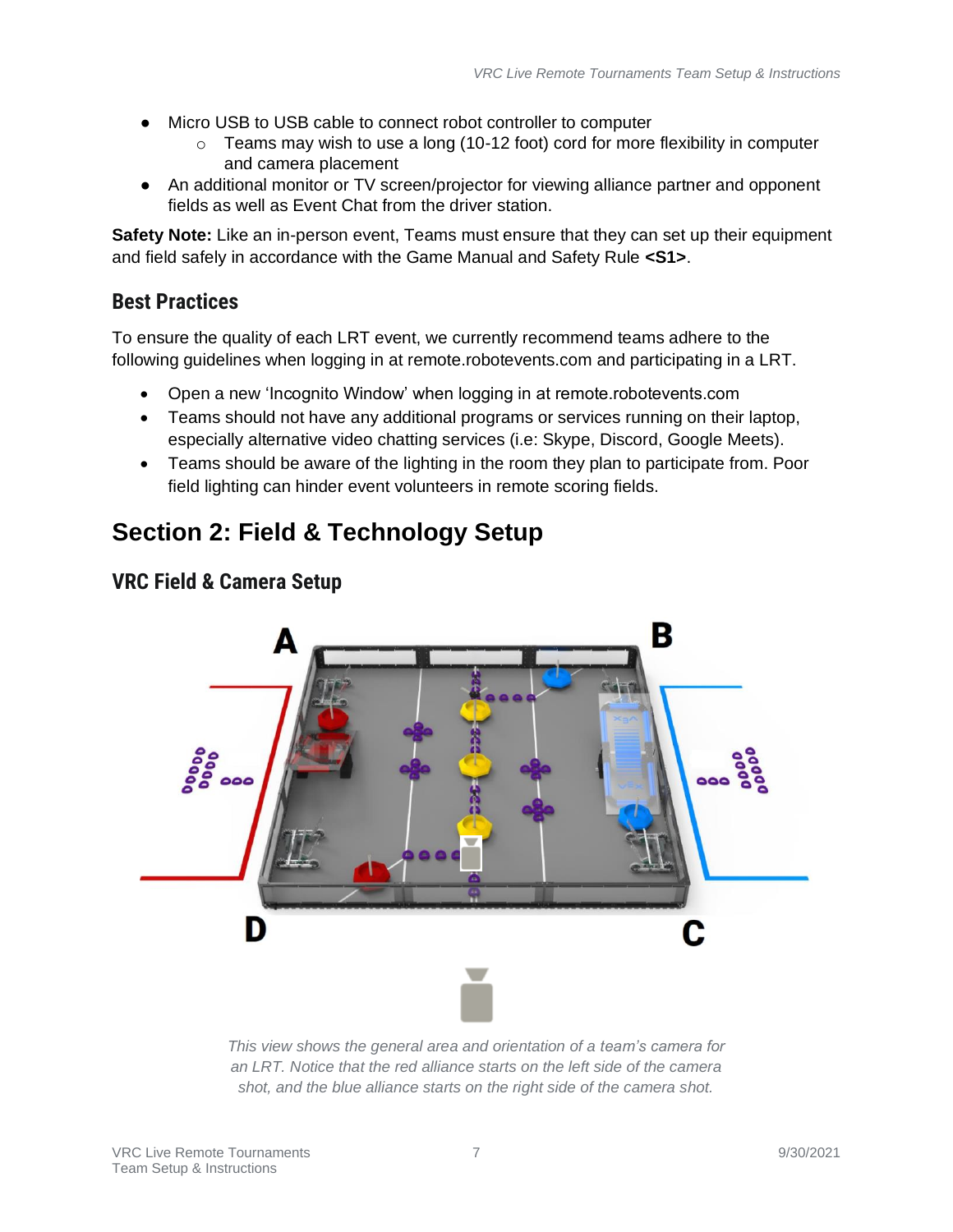- ❏ Team's camera must be placed on the "audience side" of the field, i.e. the Red Alliance Station on the left side of the screen & the Blue Alliance Station on the right of the remote webcam feed. As per rule **<LRT1> & <RSE7>** in the [VRC Game Manual](https://content.vexrobotics.com/docs/vrc-change-up/Game-Manual-12012020.pdf)
- ❏ The Driver(s), Robot, Controller(s), and **complete & unobstructed competition field, including the field perimeter** must remain on camera at all times during the match. As per rules **<LRT1> & <RSE7>** in the [VRC Game Manual](https://content.vexrobotics.com/docs/vrc-change-up/Game-Manual-12012020.pdf)
	- A starting recommendation is to place your web camera 7 feet back from the field and 7 feet above the level of the field, but the exact camera placement is dependent on your camera and setup.
- ❏ Game Elements should be properly set up as shown in the above image. Game elements are always set up the same way no matter what color alliance the team is assigned to in a match.
- ❏ Teams are responsible for setting up their own fields. Please keep a copy of the above diagram handy for reference and reset your field in a timely manner.

Field Inspection will take place in accordance with the [VRC Game Manual](https://content.vexrobotics.com/docs/vrc-change-up/Game-Manual-12012020.pdf) and specifically **<LRT5>**:

**<LRT5>** In a Live Remote Tournament Match, Teams must set up their own field in accordance with the layouts, tolerances, and specifications found in the [Game Manual](https://content.vexrobotics.com/docs/vrc-change-up/Game-Manual-12012020.pdf) and [Appendix A.](https://content.vexrobotics.com/docs/vrc-change-up/AppendixA-10012020.pdf)

- a. Prior to a Match, a Head Referee will verify each Team's field layout and request any adjustments as needed. A Team will not be permitted to play in a Match until the Head Referee has approved their field layout; refusal to comply with any requested adjustments may be considered a violation of at the Head Referee's discretion.
- b. Teams are permitted to construct their own field perimeters, in accordance with the Non-Standard Field Perimeter Guidelines found in Appendix A.
	- i. If using an unofficial field perimeter, Teams may be asked to verify their compliance with these guidelines as a part of the inspection process.
	- ii. Official VRC foam tiles (VEX Robotics SKU 278-1502 or 276-7175) must be used.
	- iii. The official VRC Tipping Point Full Field & Game Elements Kit (VEX Robotics SKU 276-7048) must be used.
- c. Teams must still utilize their three (3) Preload Rings as specified in rule
	- i. The nine (9) Rings that would be used as Preloads by the other Teams in the Match are not placed on the field.
- d. Teams may utilize eighteen (18) Match Load Rings, within the guidelines set forth by .
	- i. All Match Load Rings begin the Match in the Alliance Station associated with the Team's color for that Match. Match Load Rings may not be introduced from the opponent's Alliance Station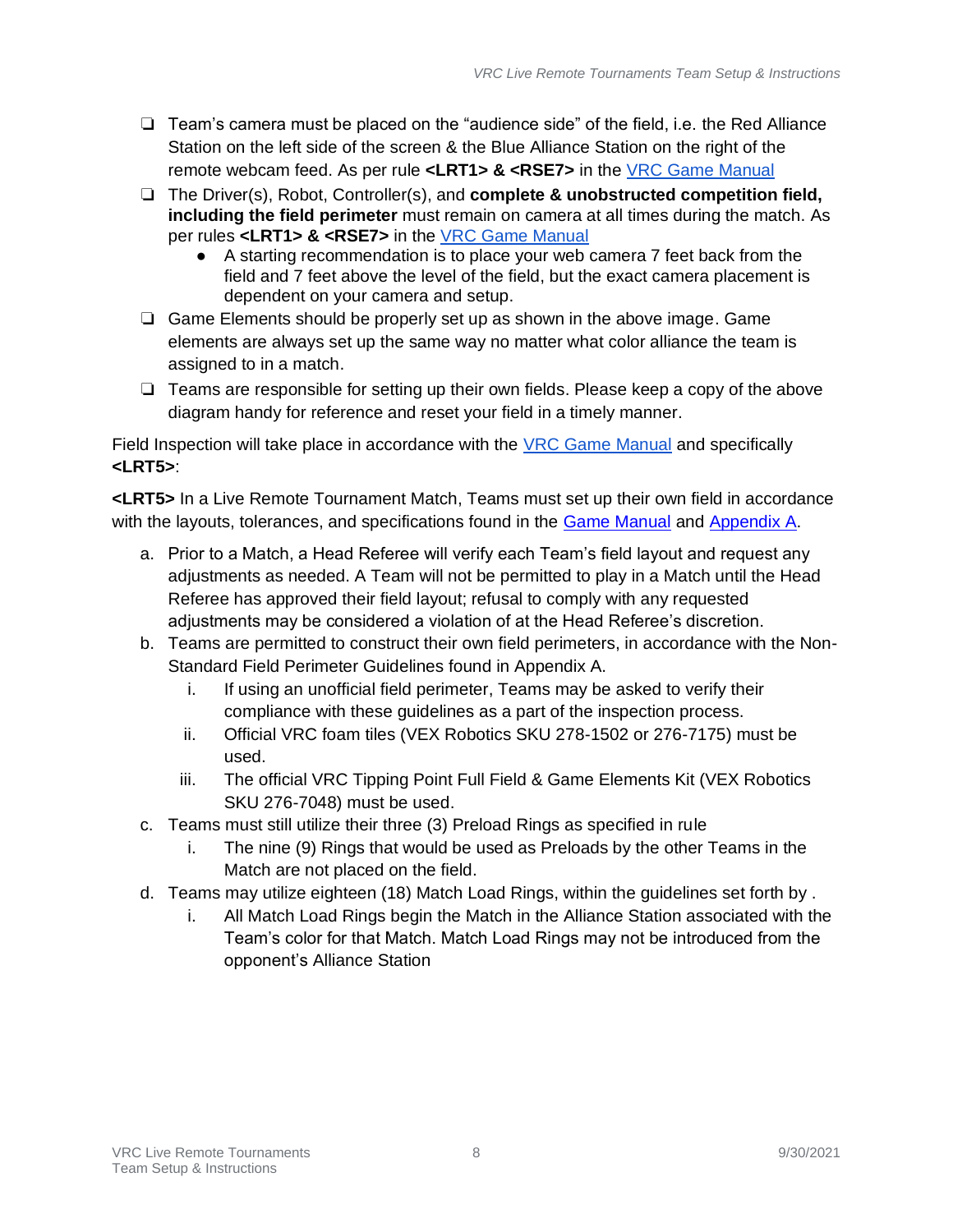#### <span id="page-8-0"></span>**VRC Camera & Technology Setup**

Computer/Technology Requirements:

- ❏ A computer (LRT Computer) with Google Chrome installed with "Experimental Web Platform Features" enabled.
	- **Note:** This computer must be solely dedicated to using the Live Remote Tournament platform on RobotEvents.com and cannot run other video streamlining tools or apps (e.g., Discord, Zoom, etc.) during the event as it can prevent video from appearing correctly.
- ❏ Robot controller connected to LRT Computer via micro-USB cable.
- ❏ External USB Webcam (720p or higher resolution) connected to LRT Computer
	- Camera is set up to provide a full view of the field and driver station.
	- **Note:** This **cannot** be an integrated camera. It must be an **external USB**  camera.
	- **Note:** It is recommended that teams have enough slack in their camera connection to prevent the unintended movement of the camera, possibly using a 10 foot or less USB extension.
- ❏ The camera must be mounted to a tripod, stand, or fixture.
- ❏ The field and camera should be well lit with even and consistent light sources. **Note:** Windows and off-color light sources should be avoided.

Recommended Additional Equipment:

❏ A large monitor or screen for viewing your partner's field and the Event Chat from the driver's station.

**Note:** This may require running a cable from a laptop or computer to a larger screen more conveniently placed

❏ External speakers for hearing match sounds and referee/announcer instructions clearly from your driver's station.

All cables should be taped down to prevent tripping hazards, and the setup for all electronics must maintain the safety of participants as a top priority.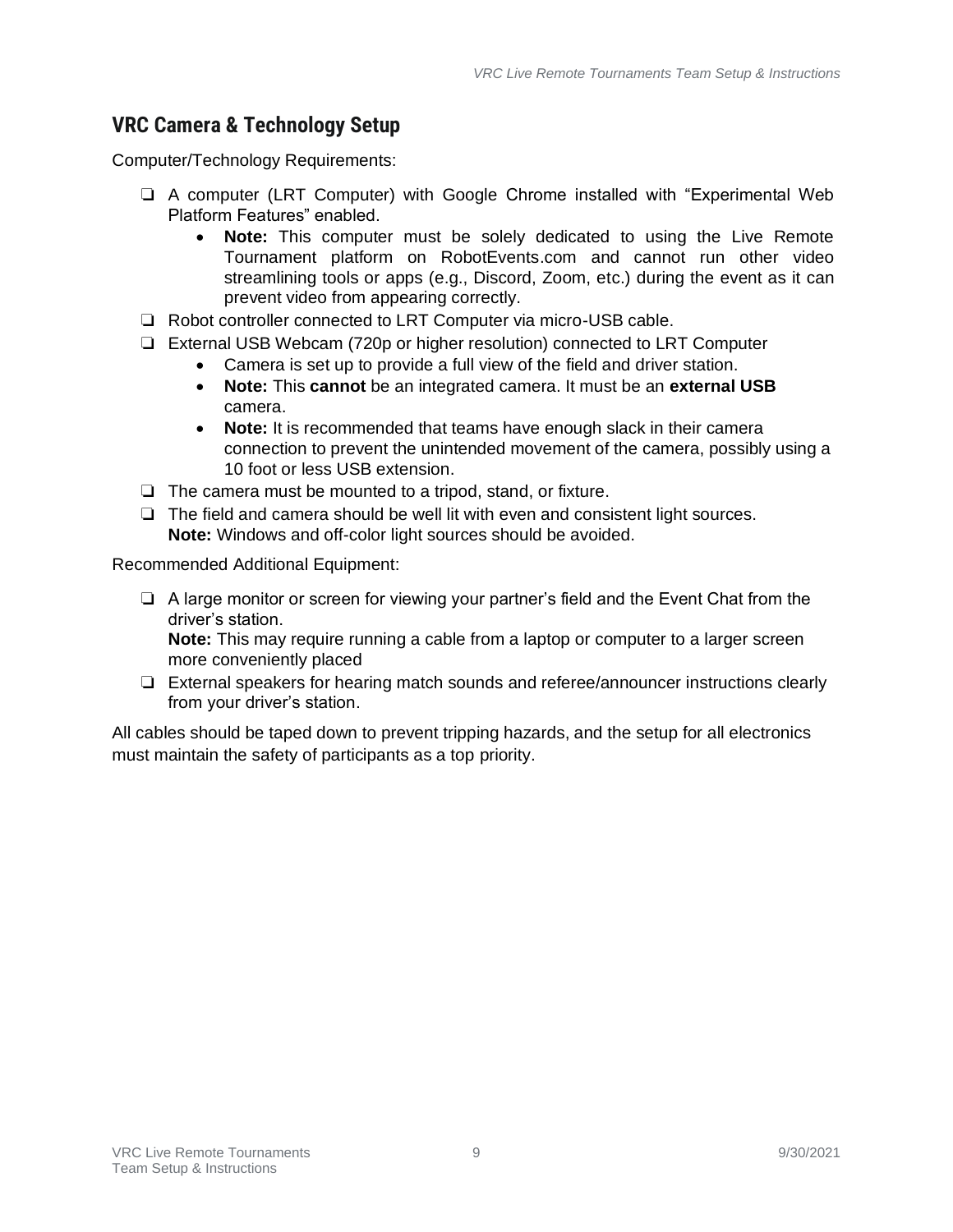

#### <span id="page-9-0"></span>**Example Technology & Field Layout**

*This image is a sample diagram of the equipment you will need to participate in a Live Remote Tournament.*

Labeled items:

- 1. Laptop or computer
- 2. MicroUSB cable for connecting V5 controller to computer
- 3. USB extension cable to connect computer to camera. (This may not be needed depending on your setup/equipment)
- 4. Camera tripod or stand
- 5. USB web camera
- 6. Video cable to connect to a large display
- 7. Large display for viewing the match from the driver's position

## <span id="page-9-1"></span>**Pre-Event Camera & Video Set-Up / Solo Practice Mode**

Teams should test their computer setup ahead of the event, including webcam, microphone, and speakers. Testing in advance gives teams time to troubleshoot issues before competing.

It is highly recommended that teams utilize the solo practice system on [remote.robotevents.com](https://remote.robotevents.com/#/) to test their robot's controller connectivity, autonomous function, and camera setup. Solo practice allows a team to test Driver and Autonomous modes as well as view their webcam. Remember that often what a webcam will see in terms of visibility and brightness may not match what your eyes see, so use the webcam view in Solo Practice to adjust lighting or viewing angles as needed.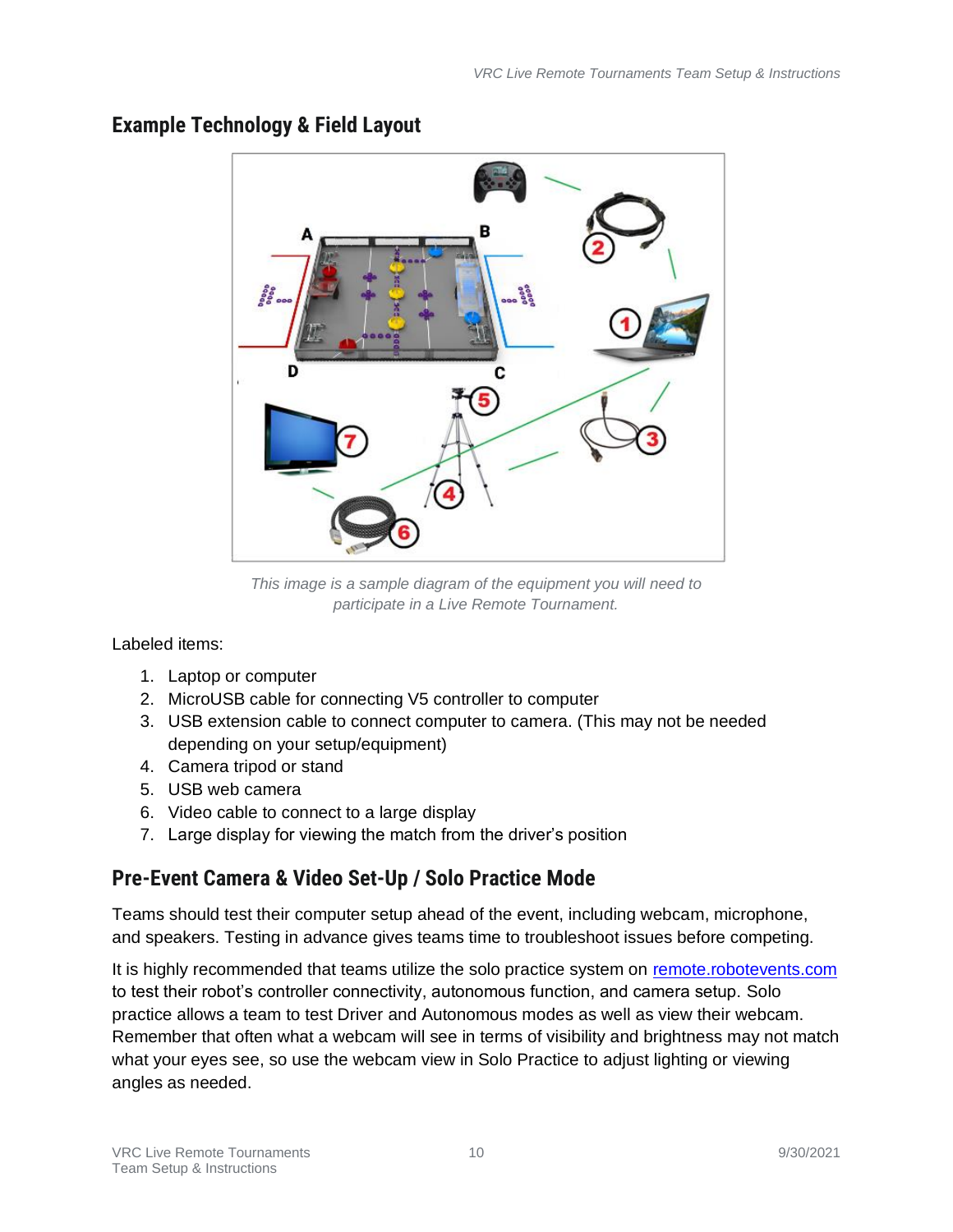**Note:** Your camera view will appear in a real LRT exactly as it does in solo practice mode. Additionally, the autonomous and driver buttons in solo practice mode function the same in a real LRT. If your team is having issues running an autonomous program in solo practice mode, the autonomous program will likely not work in a real LRT. As such, teams should use this mode to ensure their robot is fully functional within the LRT platform BEFORE attending their event.



*These screenshots include the button for the "Solo Practice" feature in the remote practice system, as well as the panel for testing different robot modes. Your webcam feed will also be shown on screen to assist you in checking your camera settings.*

If you are not able to view your webcam or get your computer to work in solo practice mode on remote.robotevents.com please contact [centralsupport@roboticseducation.org](mailto:centralsupport@roboticseducation.org) or contact your Team Engagement Manager for assistance.

It is recommended that teams set up a large TV/monitor, if available, to be able to duplicate their monitors to be able to view other teams' fields better. Teams may also consider using an external set of speakers pointed at the driver's station so teams can clearly hear the audio stream.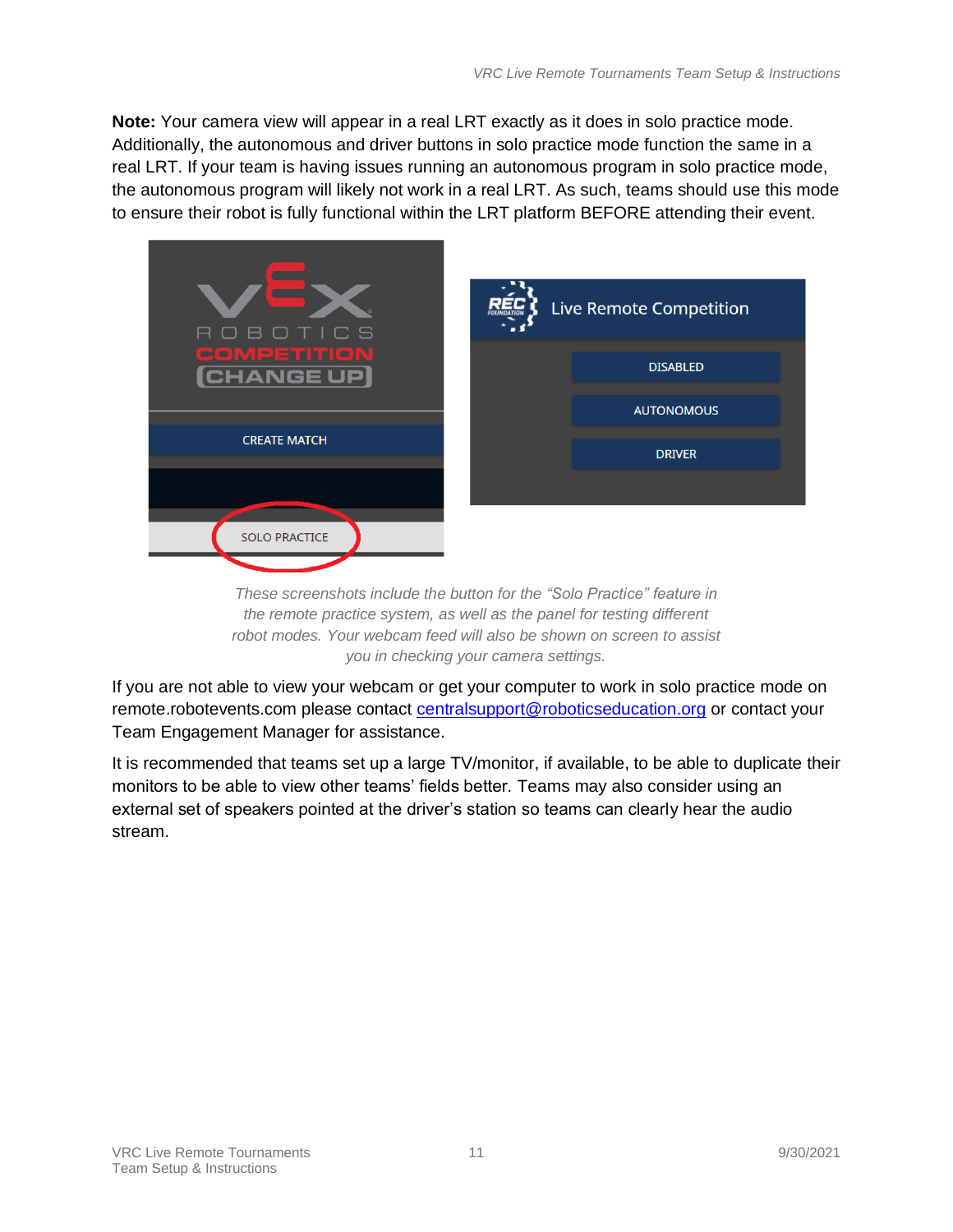#### <span id="page-11-0"></span>**Team Communications**

There are three primary modes of communicating with other teams and with event partners during the event.

- **Event Chat:** The event chat is accessed from the LRT Main Lobby, and can be used by any team, volunteer, or event staff. Everybody involved in the event can view and type in the event chat. This chat should be primarily used for event announcements and updates. This chat should not be used for 1 on 1 conversations.
- **Private Chat:** The private chat is accessed by clicking the 'message icon' in the top-right hand corner of the screen. An orange dot indicator will appear next to the icon to indicate the team has an unread message. Teams can start new private chats with anyone that is currently logged into the event, including other teams, volunteers, and event staff. Private chats are 1 on 1 conversations, and information shared within a private chat is not viewable by any other user, including the Event Partner. Teams should use the private chat feature to strategize with other teams or communicate information with the Event Partner that is not relevant to other teams.
- **Match Chat/Microphone:** When a team joins a particular match, there will be a match chat viewable beneath the video feeds. Only volunteers, the event partner, and the teams in the current match can view and type in this chat. This chat should be used to communicate details pertaining to the current match. The head referee or scorekeeper may use this chat to ask teams questions about scoring or assist teams with technical difficulties. Additionally, teams can click the 'microphone icon' in the top right hand corner of the screen to unmute themselves and communicate directly with the event partner. **Note:** The Event Partner may choose to have teams muted for the duration of matches. In this case, the Match Chat would be the only form of communication between teams and volunteers in a match.

Teams should always have someone monitoring their chat windows in case they are asked a question by event staff or another team, or if event staff post information into the Event Chat.



*This is a detail of the private chat icon in the upper right corner of the LRT interface. Clicking on the icon will bring up a list of teams and volunteers in the Tournament to send a private message. The orange icon indicates that you have an unread private message. To the left of the private char icon is the Microphone Icon. This button toggles your microphone between muted and unmuted.*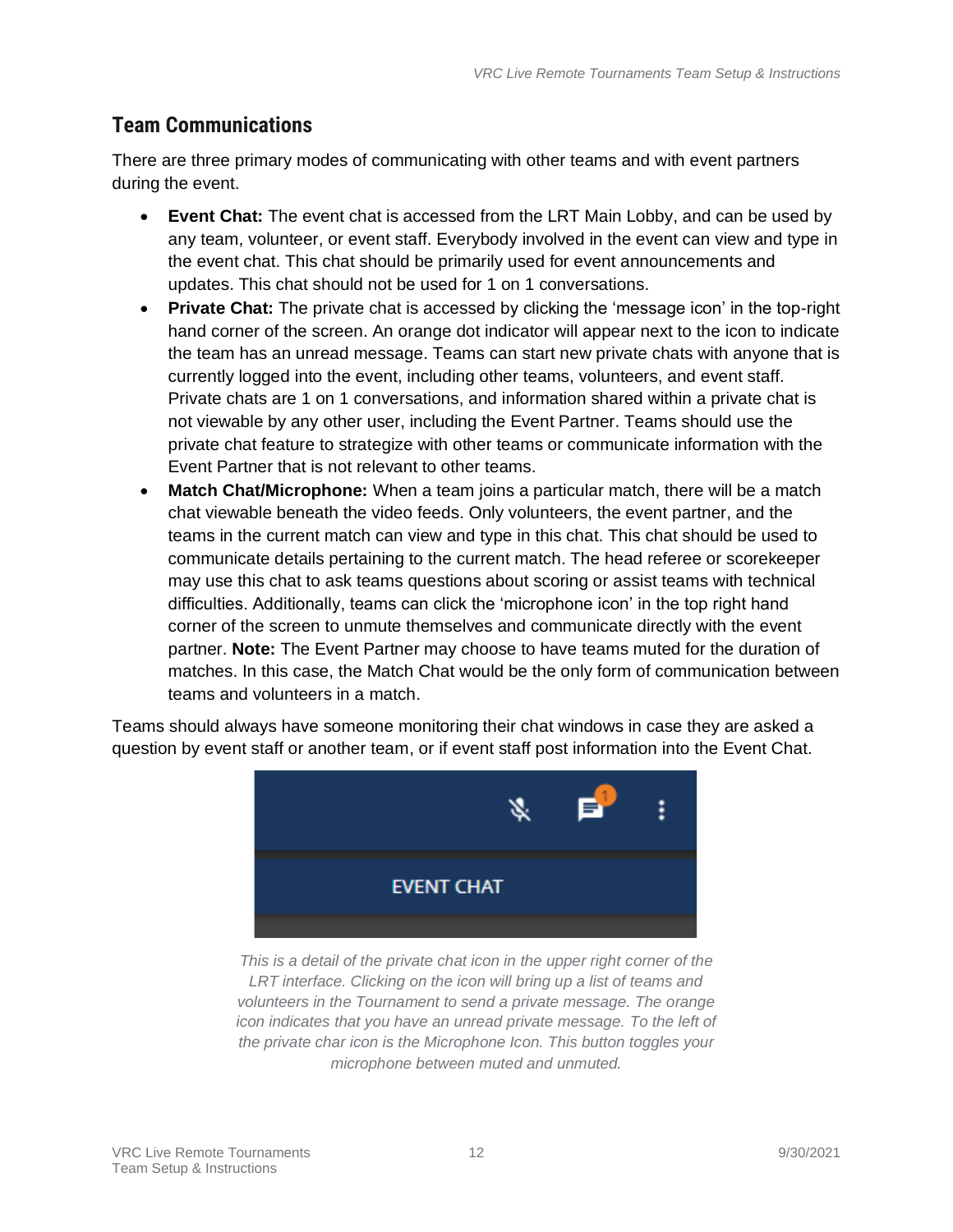For emergency communications (i.e., a team's Internet goes down and they cannot communicate with the event) teams should provide the Event Partner with the contact information of the team Facilitator, the coach, or other responsible adult who will be supervising Students during the event. The Event Partner's event day contact information is found on the event's General Information page on RobotEvents.com.

# <span id="page-12-0"></span>**Section 3: Connecting to Event Procedure**

#### <span id="page-12-1"></span>**Step 1: Registering for the Event**

Teams need to be registered for the correct Live Remote Tournament on RobotEvents.com. To find events, visit www.robotevents.com and search by program and event type "Live Remote Tournament." Teams can attend LRT events outside of their geographic region, however some events may be restricted to only teams from that region. The event's information page should state if any such restrictions are in place.

## <span id="page-12-2"></span>**Step 2: Logging into the LRT System**

On the day of the event, the **Primary or Secondary Contact** on RobotEvents.com for the registered team needs to be logged into their RobotEvents.com account via the Google Chrome web browser on the same computer the team will be using for audio and video for the Live Remote Tournament.

Once logged in, the coach should go to [remote.robotevents.com](http://remote.robotevents.com/) and select the desired team registered for the event from the dropdown menu. If you have selected the incorrect team, click on the gear icon on the top right-hand side of the screen and select "Change Teams."



*All teams in a coach's RobotEvents.com account should appear in the drop-down list. Only one team can be selected per computer.*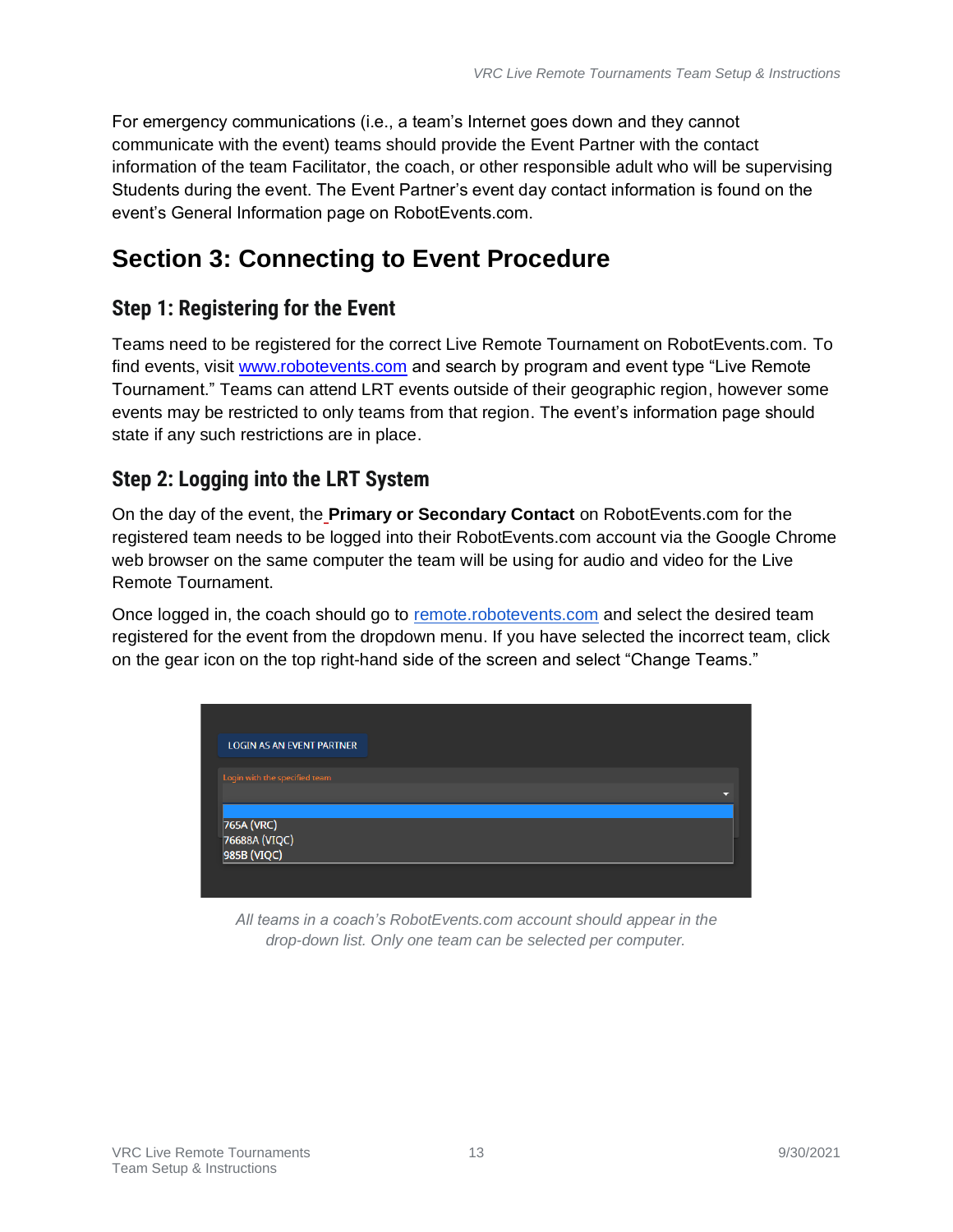## <span id="page-13-0"></span>**Step 3: Setting up Audio & Video Inputs and Robot Controller**

Once the team logs into remote.RobotEvents.com, the team will be asked to connect their webcam (and be prompted to make sure their field fits in the purple outline), select their audio input, and connect their controller via micro-USB cable. The teams will be asked to select their Autonomous Program via their V5 controller in order to be able to connect the controller to the system. This setup window will also tell the user whether they are using a V5 robot brain with a supported firmware version.



*The LRT setup window is shown above. You must select these settings each time you log in to remote.robotevents.com.*

Once you have selected A/V inputs, connected your controller and selected a program, you can click the 'My Field is Ready' button to continue beyond this page.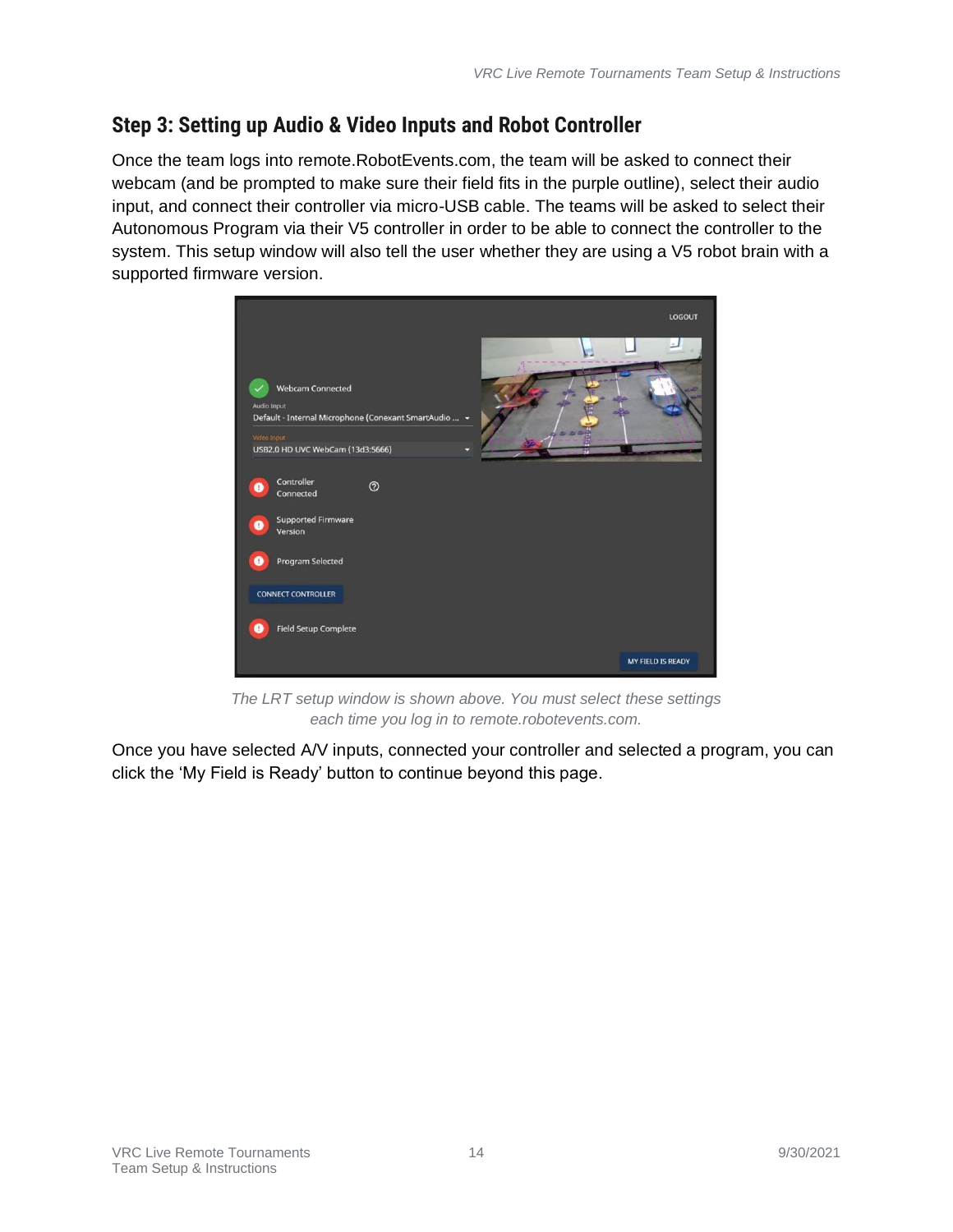#### <span id="page-14-0"></span>**Step 4: Joining the Practice Lobby**

Once you click 'My Field is Ready' in the setup window, you will be taken to the practice lobby. In the practice lobby, you can access the solo practice mode, and create practice matches. Solo practice mode allows teams to test the functionality of their autonomous routines within the LRT platform, and verify their camera is working properly. Practice matches can also be created, and other teams who are currently in the practice lobby will have the option to join the match.



*The image above shows the LRT Practice Lobby. The list on the lefthand side of the screen shows teams that are currently in the practice lobby, as well as the practice matches which are currently active. In the middle of the screen are options to create a practice match or enter the solo practice area.*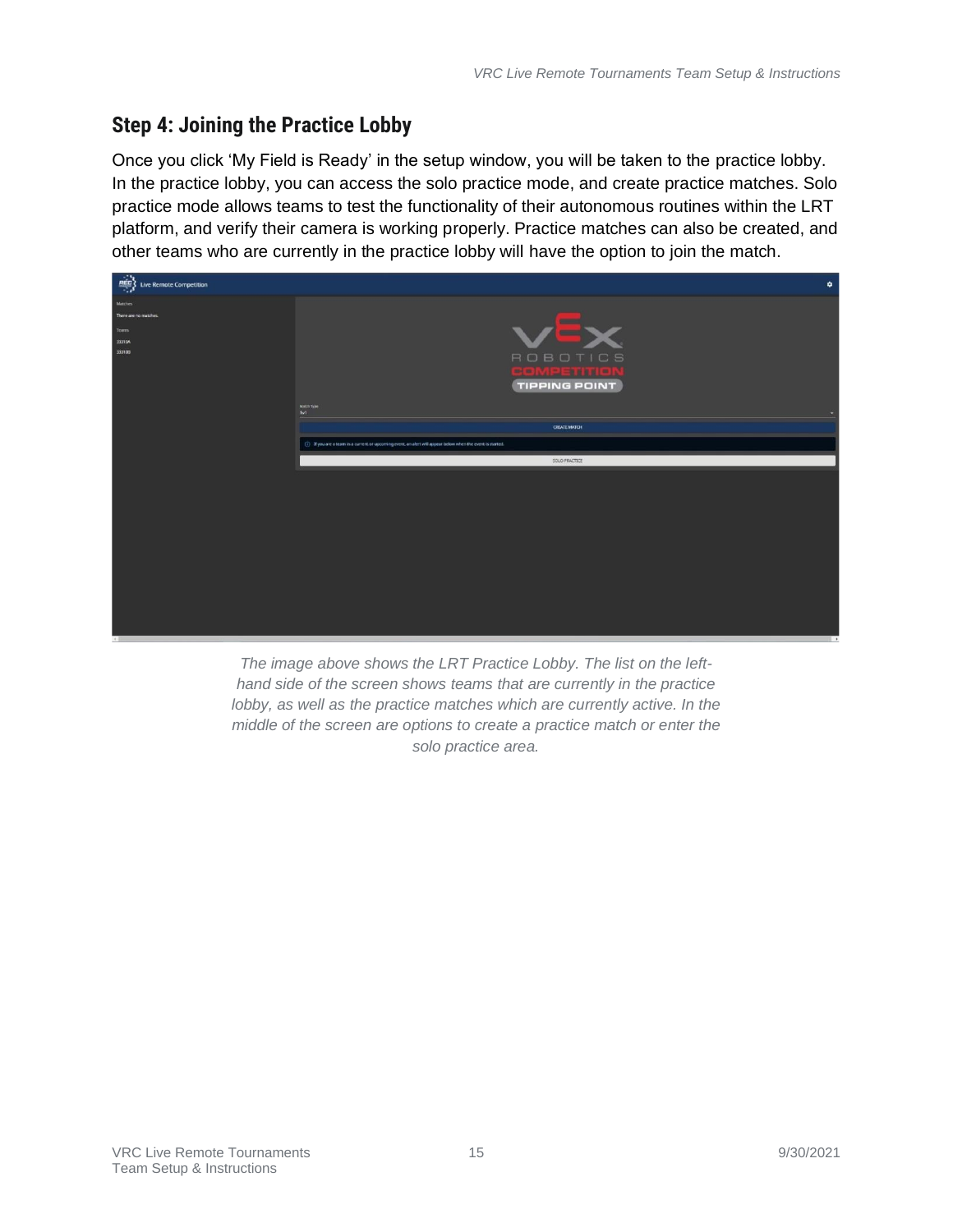#### <span id="page-15-0"></span>**Step 5: Robot Inspection**

Event Partners will schedule a period and format for Robot Inspection. This section will discuss the LRT system's inspection portal. Once an Event Partner starts inspection, teams will receive a notification as shown below. The notification will appear for teams in the bottom of the Practice lobby.



*This button will bring teams into the event's inspection lobby.* 

Once in the inspection lobby, the team can join the queue for inspection. The inspection queue will appear on the screen, and teams can see what place they are in the queue. If the team realizes they are not ready for inspection, they can remove themselves from the queue, and rejoin at the end of the queue when they are ready.



*The "Join Queue" Button will add the team to the list of teams ready to be inspected. Once it is their turn, event staff will go through the inspection checklist with teams.* 

|                 |             | LEAVE QUEUE |               |
|-----------------|-------------|-------------|---------------|
| <b>Position</b> | <b>Team</b> |             | Queued        |
|                 | 765A        |             | 0 Minutes Ago |
|                 |             |             |               |
|                 |             |             |               |

*This is the view once in the Inspection Queue – teams can leave the queue if they realize they are not ready to be inspected.*

When the event partner is ready to inspect your team, you will be automatically brought into the inspection room. There, the team will complete the inspection process just as they would at an in-person event.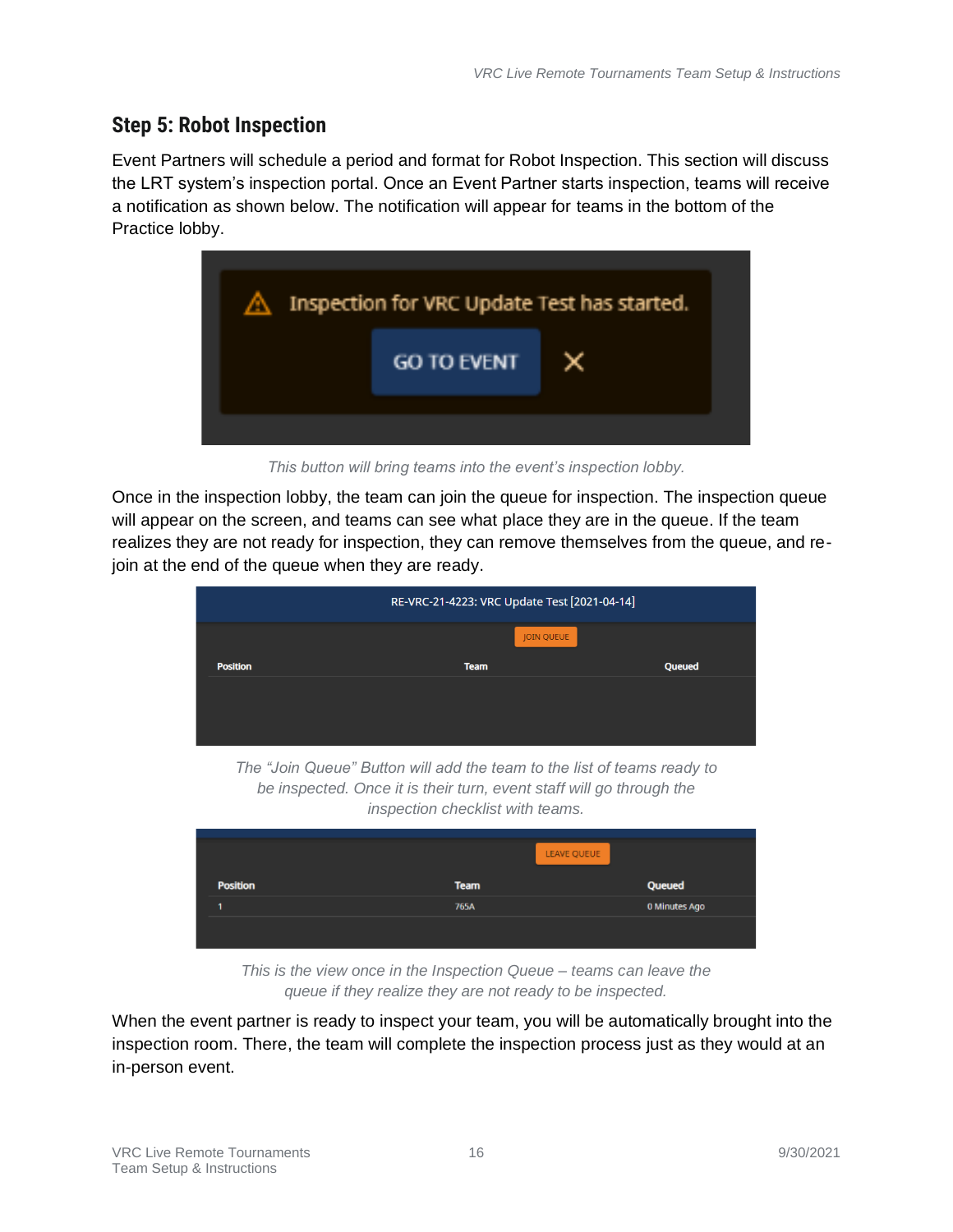

*The image above shows the team view of the inspection lobby. The team can see their own field, and have access to the microphone, and chat icons.*

**Note:** Team's might have to unmute themselves to communicate with volunteers during the inspection process.

**Note:** Use the private chat to communicate with volunteers or event partners if your team is having technical issues during the inspection process.

**Note:** Once the team has completed their inspection, they will be automatically removed from the inspection lobby, and returned to the LRT practice lobby. Keep in mind that the Tournament Operator cannot start the event until all inspections are complete. As such, teams might have to wait in the practice lobby until the remainder of inspections are complete before they are given the prompt to join the tournament.

#### <span id="page-16-0"></span>**Step 6: Joining the Live Remote Tournament**

If the team signs in at remote.robotevents.com **before** the Tournament Operator has started the event, the team will be sent to the practice match lobby. This is a great opportunity to test your camera setup and practice driving with other teams logged into the practice system. **Once the Tournament Operator has started the event**, the team will see a pop up on the bottom of their screen in the LRT practice lobby that will allow them to join the event by selecting "Go to Event." Once a team joins the event, they will be automatically brought into the LRT Main Lobby. In the Main Lobby, teams can view the match list on the left-hand side of the screen. Teams can communicate with the other teams and event staff via both the public Event Chat on the righthand side of the screen and private chat by clicking on the icon in the upper right-hand side and selecting who they wish to chat with. The team will remain in the lobby until the Tournament Operator starts a match the team is participating in.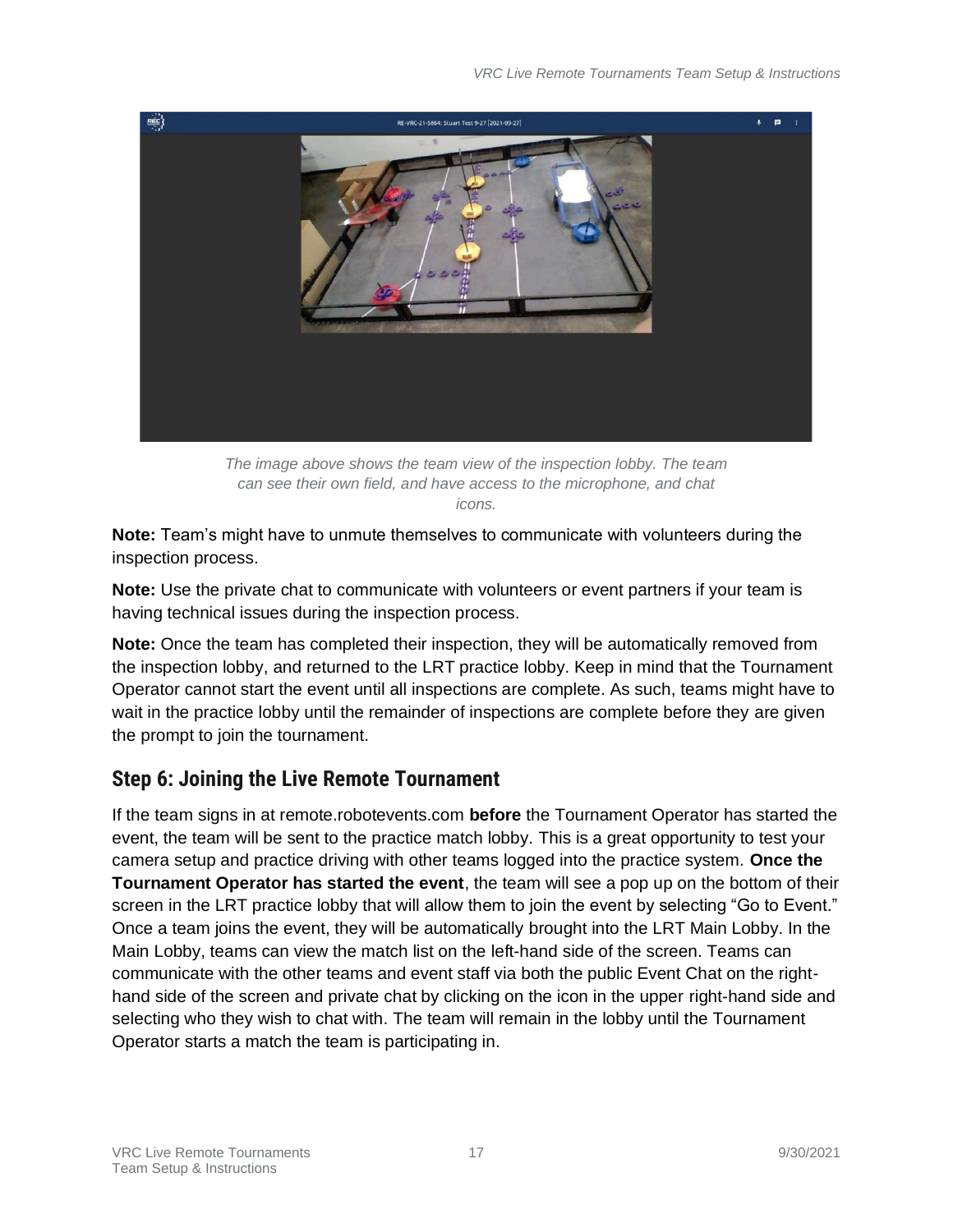

*This is the pop-up notification that a Tournament Operator has started an event that a team is registered for. This pop-up will appear on the bottom of a team's screen when they are logged in to the LRT Practice Lobby at remote.robotevents.com.*



*This is a view of the LRT Main Lobby screen, with the match list on the left and event chat on the right. A team's number will be highlighted in yellow for their upcoming matches.*

*Each of the numbered items in the image above are described below:*

- 1. **Match Schedule, Rankings, and Alliances tabs:** Clicking between these three tabs allows the team to look at the match schedule, the current rankings, and the alliances for elimination matches, once they have been generated. The rankings will automatically update after each qualification match.
- 2. **Current Match:** This section shows the match that is currently being played.
- 3. **Upcoming Matches:** This section shows the remaining matches to be played. Teams can click the 'Queue' button next to their upcoming match to actively queue for that match. Clicking that button will bring the team into the Match Lobby for that match.
	- a. If a team does not actively queue for their upcoming match, the EP can automatically bring the team into their match once the
- 4. **Completed Matches:** This section shows matches whose scores have been finalized.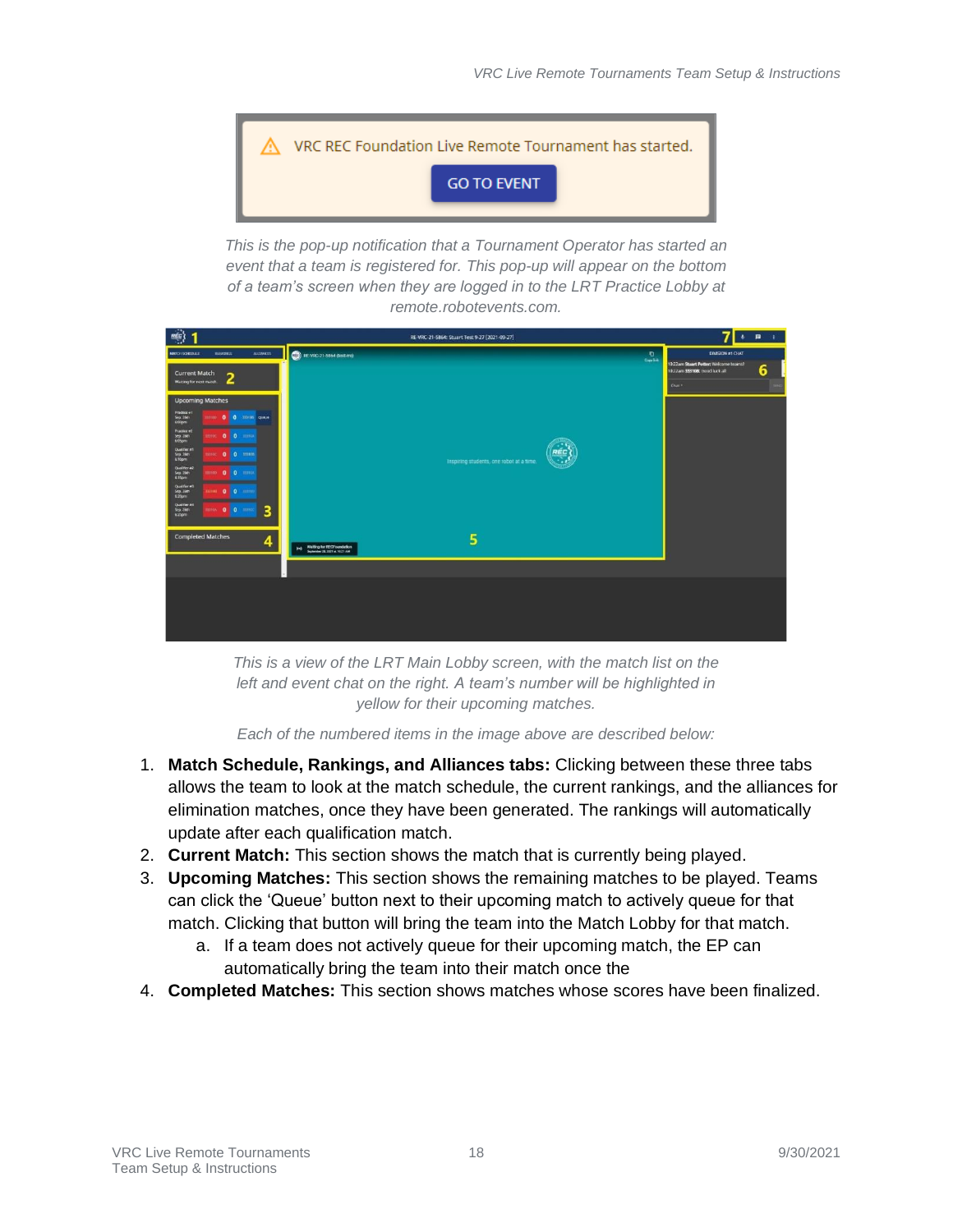- 5. **Livestream:** In the center of the screen is the livestream. All Live Remote Tournaments are livestreamed on the REC Foundation's YouTube channel. The generated livestream is unlisted, meaning it will not show up on YouTube search results. However, any person with the link to the livestream can watch the event live. The link can be found by teams by clicking the YouTube icon in the bottom right corner of the stream.
- 6. **Event Chat:** Teams and volunteers can post in the event chat. Posts in the event chat will appear for all users in the tournament.
- 7. **Communication Options:** In the top right corner of the Main Lobby are the communications icons. From left to right, the icons are Mute/Unmute, Private Chat, and Settings. Mute/Unmute will control the team's microphone. **Note:** When a user is in the main lobby, no one can hear their audio. Private chat allows the user to communicate privately with other teams or volunteers. The settings allow toggle between light and dark mode and allow the user to log out.

## <span id="page-18-0"></span>**Section 4: In-Event Procedures**

#### <span id="page-18-1"></span>**Step 1: Joining a Match**

**Note:** Teams will be automatically brought into the current match when the Tournament Operator starts each match. Teams can also queue for their next match ahead of time by clicking the 'Queue' button next to their upcoming match. It is recommended that team's queue for their upcoming matches ahead of time, so that the team has time to diagnose any technical issues if they arise.



*The team's participating in practice match 1 can queue for their match ahead of time by clicking the 'Queue' button located next to their match in the match list.*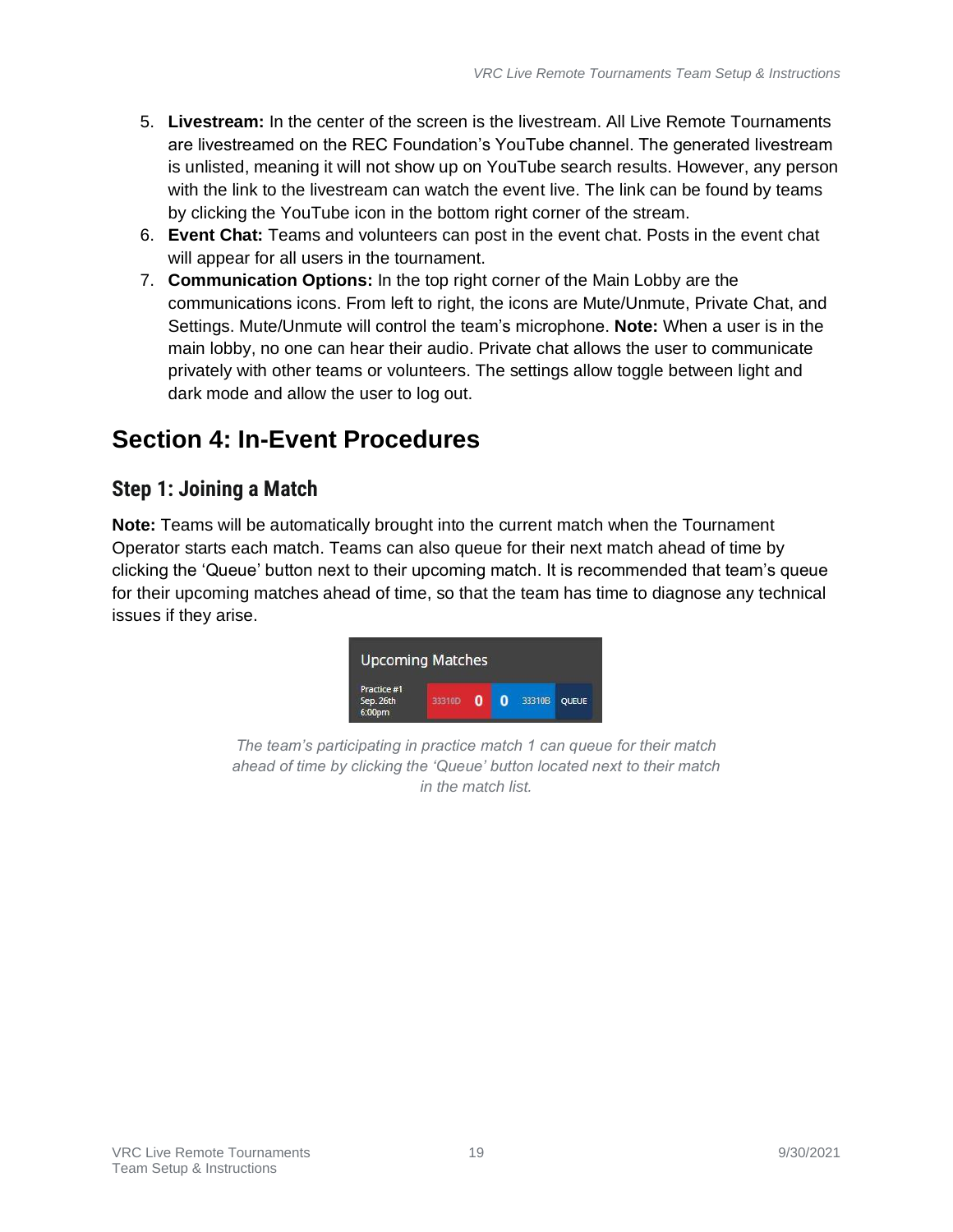| $rac{1}{\sqrt{2}}$                                                                                                                          | RE-VRC-21-5864: Stuart Test 9-27 [2021-09-27]                                    | 3<br>● ■ 1                                  |
|---------------------------------------------------------------------------------------------------------------------------------------------|----------------------------------------------------------------------------------|---------------------------------------------|
| <b>CONFIRMACIÓN</b><br>4.<br>Is Autonom<br><b>Dequalified</b><br>Winner?<br>No Show<br>Is Autonomium TierD<br>Receives Autonomous<br>WP?    | 1 00 33302 0:00 33302 00 0<br>Paused<br>33310D Eagle Eyes<br>$\overline{\Omega}$ | Practice #1<br>33310B Kibbles and Bots<br>O |
| Zone /<br>Std<br>Std<br>$\begin{bmatrix} Hgh \\ h \end{bmatrix}$<br><b>High</b><br>$\overline{(\mathbf{R})}$<br>$\omega$<br>(R)<br>Elevated |                                                                                  |                                             |
| R1 0 0<br>Red Alliance Z .                                                                                                                  |                                                                                  |                                             |
| R2 0<br>Red Alliance Z -<br>$\overline{\phantom{a}}$                                                                                        |                                                                                  |                                             |
| $\overline{\phantom{a}}$<br>Neutral Zone<br>NI 0                                                                                            |                                                                                  |                                             |
| Neutral Zone<br>N2 0<br>$\overline{0}$                                                                                                      |                                                                                  |                                             |
| Neutral Zone<br>$\Omega$<br><b>N3</b><br>n<br>- 6                                                                                           | 400                                                                              | O                                           |
| Blue Alliance Z -<br>$\overline{\mathbf{0}}$<br>61 0                                                                                        |                                                                                  |                                             |
| $\overline{\mathbf{0}}$<br><b>Blue Alliance Z -</b><br>82 0                                                                                 |                                                                                  |                                             |
| 5<br><b>Robot Ponition</b><br>Not Elevated                                                                                                  |                                                                                  |                                             |
| <b>PRACTICE #1 CHAT</b>                                                                                                                     |                                                                                  |                                             |
| $6\phantom{1}$                                                                                                                              |                                                                                  |                                             |
| Chat <sup>*</sup>                                                                                                                           |                                                                                  |                                             |

*The team view of the LRT Match Lobby.* 

The numbered items are described below:

- 1. **The Match Timer, Current Score, and Autonomous Scoring Indicators –** The color of the 'Auton' box next to the score indicates the autonomous winner. If both 'Auton' squares are colored at the end of the Autonomous period, this indicates an Autonomous bonus tie. A gold star in the 'Auton' box indicates that the team has received the Autonomous Win Point.
- 2. **Current Videos of Teams in the Match –** Each team has independent full screen and mute buttons.
- 3. **Communication Options –** These options appear the same when actively in a match as they do in the Main Lobby view.
- 4. **Confirm Score Button –** At the end of the match, teams will have an opportunity to confirm the scoring of their field. Teams can use the match chat to communicate discrepancies in scoring to the head referee and scorekeepers. Once the score is correct, teams should press this button to show they agree with the score.
- 5. **Team Current Score –** This section on the left side of the screen is not editable by teams. This section shows what the scorekeepers currently have scored for the team's field.
- 6. **The Match Chat –** This chat is only visible for teams in the specific match and volunteers.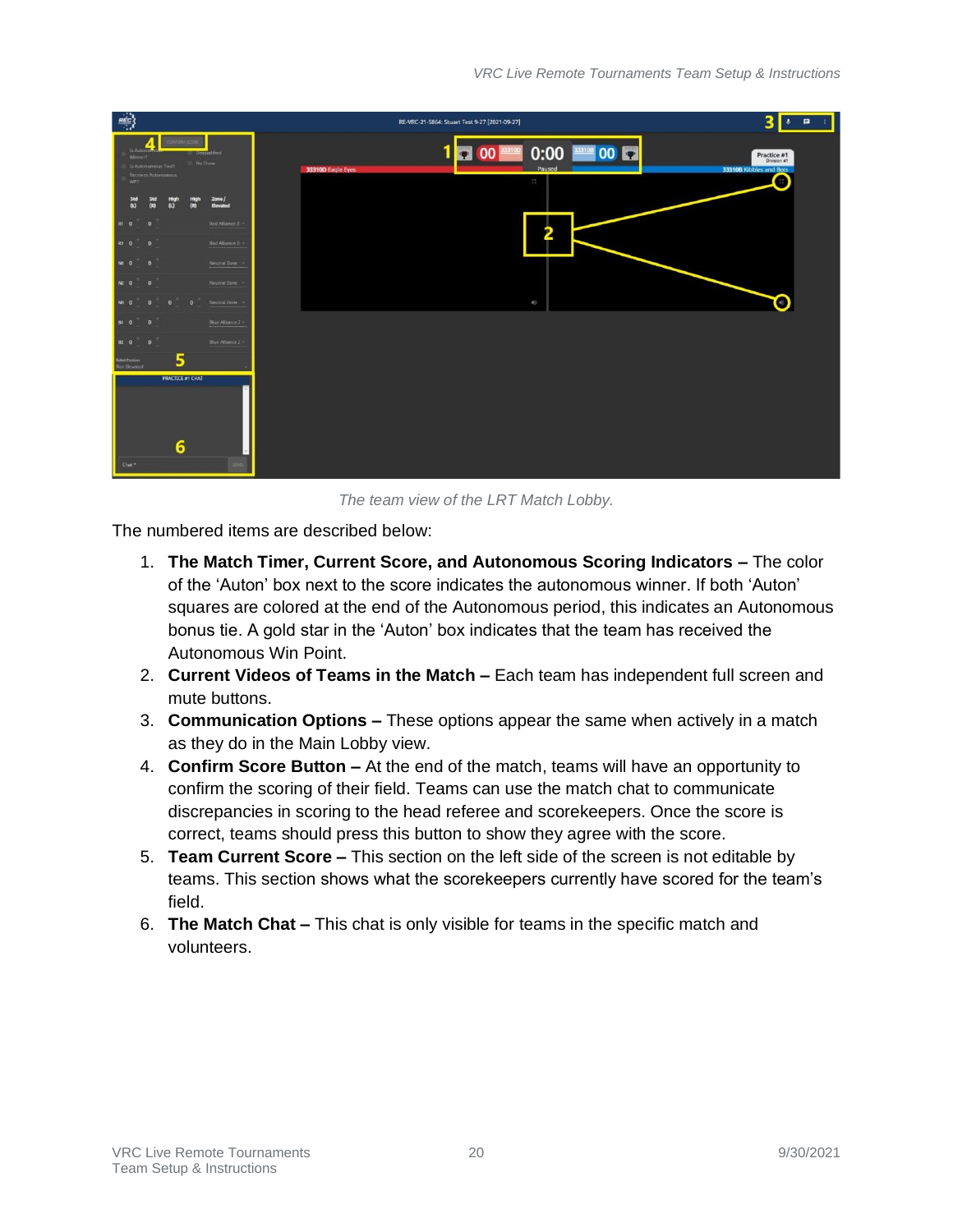#### <span id="page-20-0"></span>**Step 2: The Ready Check**

When the Tournament Operator asks for a "Ready Check," click on the "Ready" button to show that the team is ready for the match. This is analogous to giving the referee a thumbs up at an in-person event to show they are ready to start their match. Teams should check that their robot, field, and video connections are ready **before** confirming the Ready Check. Teams should contact the Tournament Operator via the match chat if there is an issue preventing them from competing. **Note:** Teams should not click the ready check button until they are ready to start the match. The Tournament Operator will start the match once all ready checks have been completed.



*This popup will appear when the Tournament Operator sends teams a Ready Check. Currently one team has selected ready, and the other team is not ready to start the match.* 

## <span id="page-20-1"></span>**Step 3: Match Start/Autonomous Period**

Once the match is started, there will be a 5 second countdown on the match timer along with an audio prompt. All teams will run their autonomous programs simultaneously. Once the timer reaches zero, the autonomous period will stop and robots should automatically cease movement. The autonomous period will then be scored to check for not only the assignment of an Autonomous Bonus, but also the extra Win Point for each alliance.

## <span id="page-20-2"></span>**Step 4: Driver Controlled Period**

Once the Autonomous period has been scored, there will be another 5 second countdown on the match timer followed by the 1:45 driver-controlled portion of the match. At its conclusion, robots should cease operation automatically.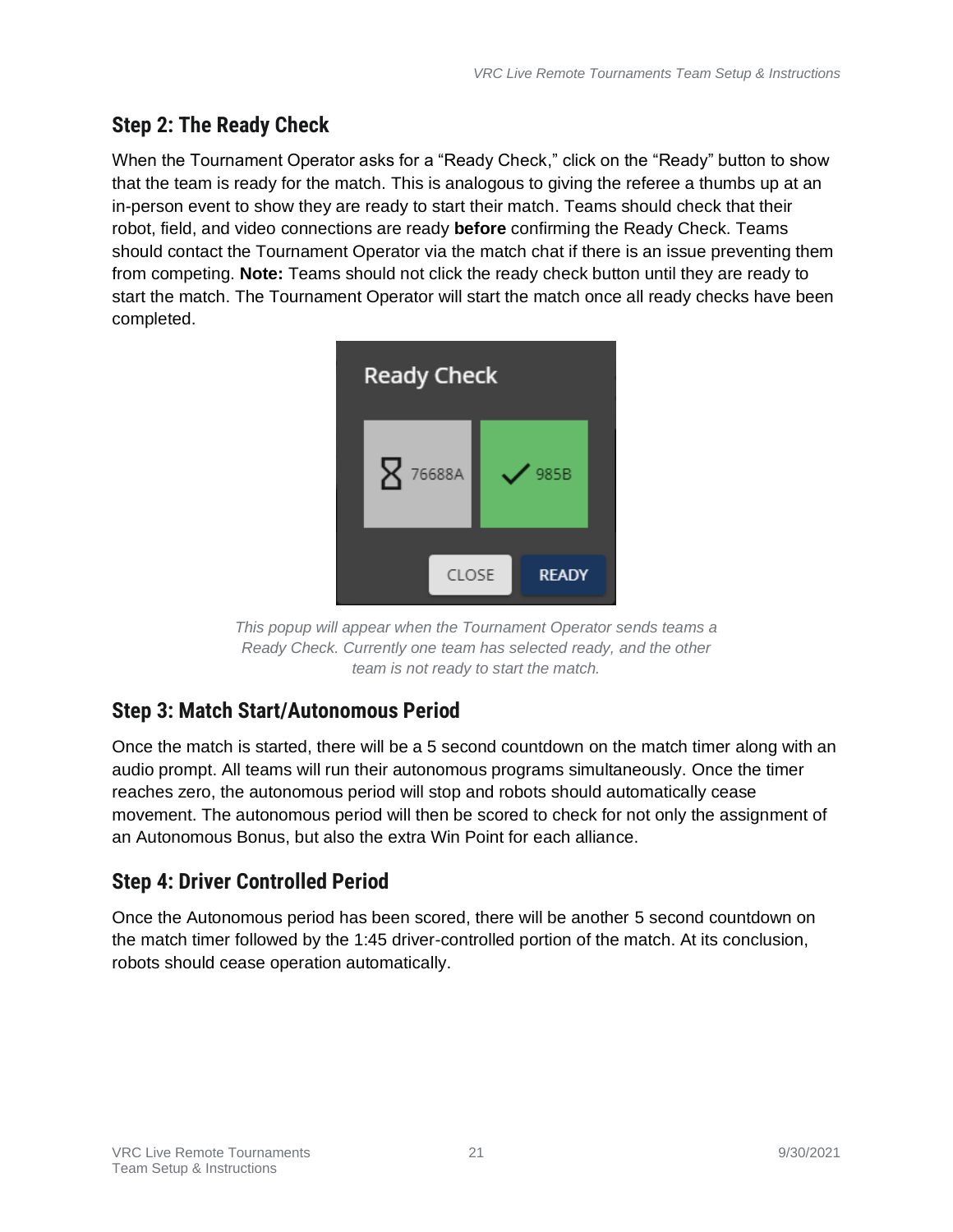

*This is a view of a match.*

#### <span id="page-21-0"></span>**Step 5: Scoring the Match**

Once the match is completed, the scorekeeping referees will record the scored objects in each position. You may be asked to move your robot out of the way if it is blocking the view of a potentially scored object or verify a scored object in the match chat.

On the left-hand side of the screen, you will see a scoring interface that will mirror the scoring interface used by the scorekeepers of the event. Once the score is settled by the volunteers, you will have an opportunity to "Confirm Score" – this affirms that the placement of scoring objects on your field matches what the scorekeepers have determined. Any discrepancies should **be immediately brought up in the match chat** so it can be investigated by event staff. This helps both teams and event staff clearly communicate scoring issues.

A team's confirmation is final and cannot be undone. The button will turn grey once clicked. Remember that this feature only confirms the objects on your field and not how those objects interact with your partner's field. Teams do not need to confirm a score for an event to proceed. The match can still be ended and finalized without confirmation.

|              | Winner?                           | <b>Is Autonomous</b><br>Is Autonomous Tied? |                  |                    | <b>Disqualified</b><br>No Show |  |
|--------------|-----------------------------------|---------------------------------------------|------------------|--------------------|--------------------------------|--|
|              | <b>Receives Autonomous</b><br>WP? |                                             |                  |                    |                                |  |
|              | Std<br>$\omega$                   | Std<br>(R)                                  | High<br>$\omega$ | <b>High</b><br>(R) | Zone /<br>Elevated             |  |
| R1           | $\Omega$                          | a                                           |                  |                    | Red Alliance Z                 |  |
| R2 5         |                                   | $\bf{0}$                                    |                  |                    | Red Alliance Z                 |  |
| $N1$ 4       | t                                 | $\ddot{}$<br>$\overline{0}$                 |                  |                    | Neutral Zone                   |  |
| $N2 \quad 4$ |                                   | f<br>$\mathbf{0}$                           |                  |                    | Blue Alliance Z =              |  |
| N3           | 0                                 | ł<br>$\overline{0}$                         | $\bf{0}$         | ٢<br>$\mathbf{0}$  | <b>Blue Alliance 2</b>         |  |
| <b>B1</b>    | $\overline{\mathbf{0}}$           | t<br>$\overline{0}$                         |                  |                    | Blue Alliance Z =              |  |
| B2           | $\mathbf{0}$                      | $\ddot{}$<br>$\mathbf{0}$                   |                  |                    | <b>Blue Alliance 2 -</b>       |  |

*The above image shows a team's game object placement. The "Confirm Score" button above the field diagram is in grey, indicating that this team has either already confirmed their score with event staff or the match is still being scored by referees.*